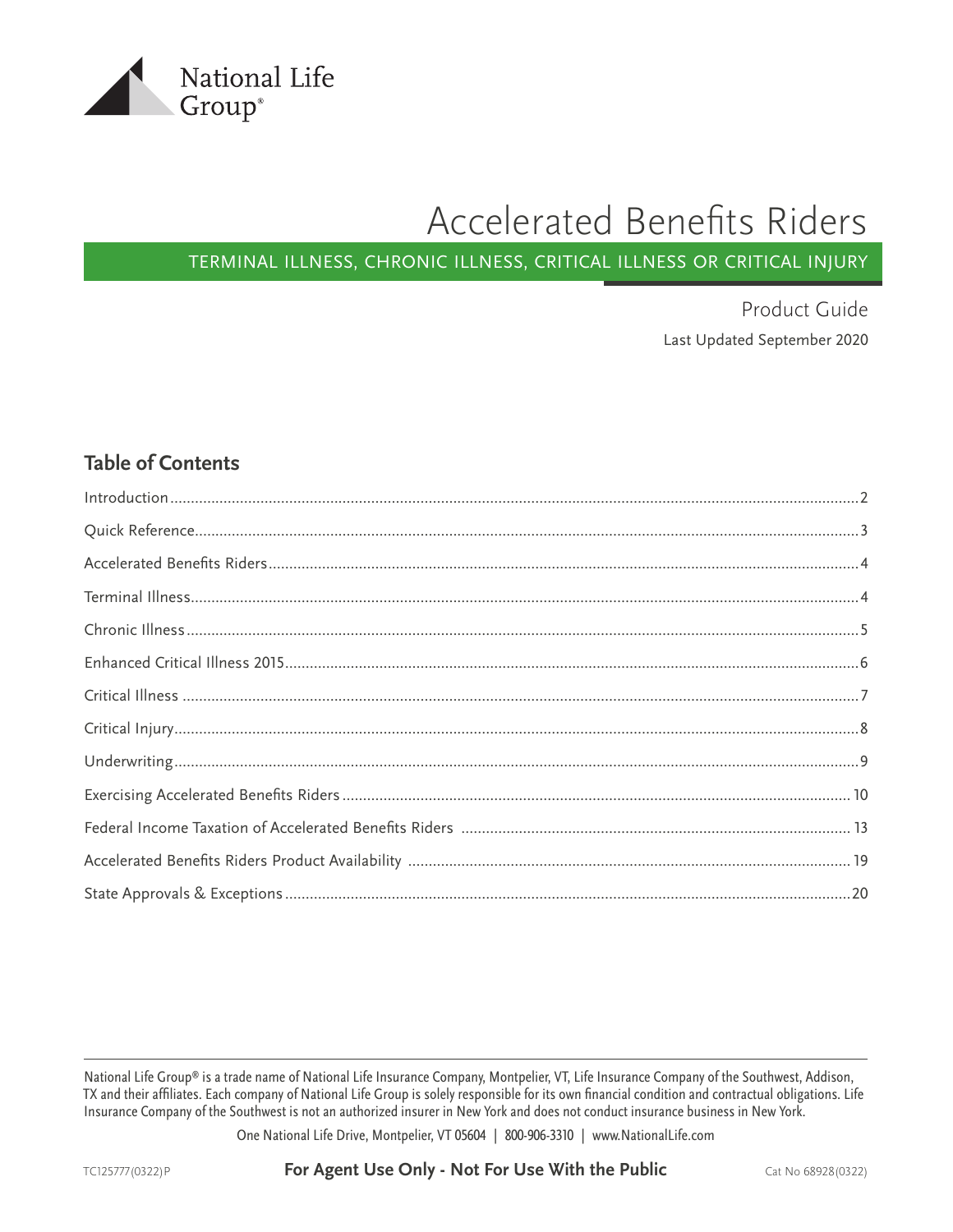## <span id="page-1-0"></span>Introduction

Life Insurance is a powerful financial tool that can be used to meet many needs. Most importantly, life insurance is used to provide a death benefit to help secure the financial security of your client's family or business at death. Accelerated Benefits Riders are intended to be marketed as a supplemental benefit. Utilizing these benefits reduces the amount of death benefit available under the policy. Receipt of benefits is based on a completed application for benefits and documentation of the Terminal Illness, Chronic Illness, Critical Illness or the Critical Injury which support the requirements for the benefits set forth in the rider.

We address more than just the concern of dying too soon. What about the risk of becoming ill or sustaining a critical injury? To help address these, our policies offer Accelerated Benefits Riders.

These riders provide the option of receiving a portion of the policy death benefit on a discounted basis, while the insured is still living.

### **Accelerated Benefits Riders**

- Terminal Illness
- Chronic Illness
- Critical Illness or Critical Injury

### **Living Benefits:**

Our living benefits story strengthens your business with the ability to help provide your clients with protection from the costs associated with a serious illness or injury.

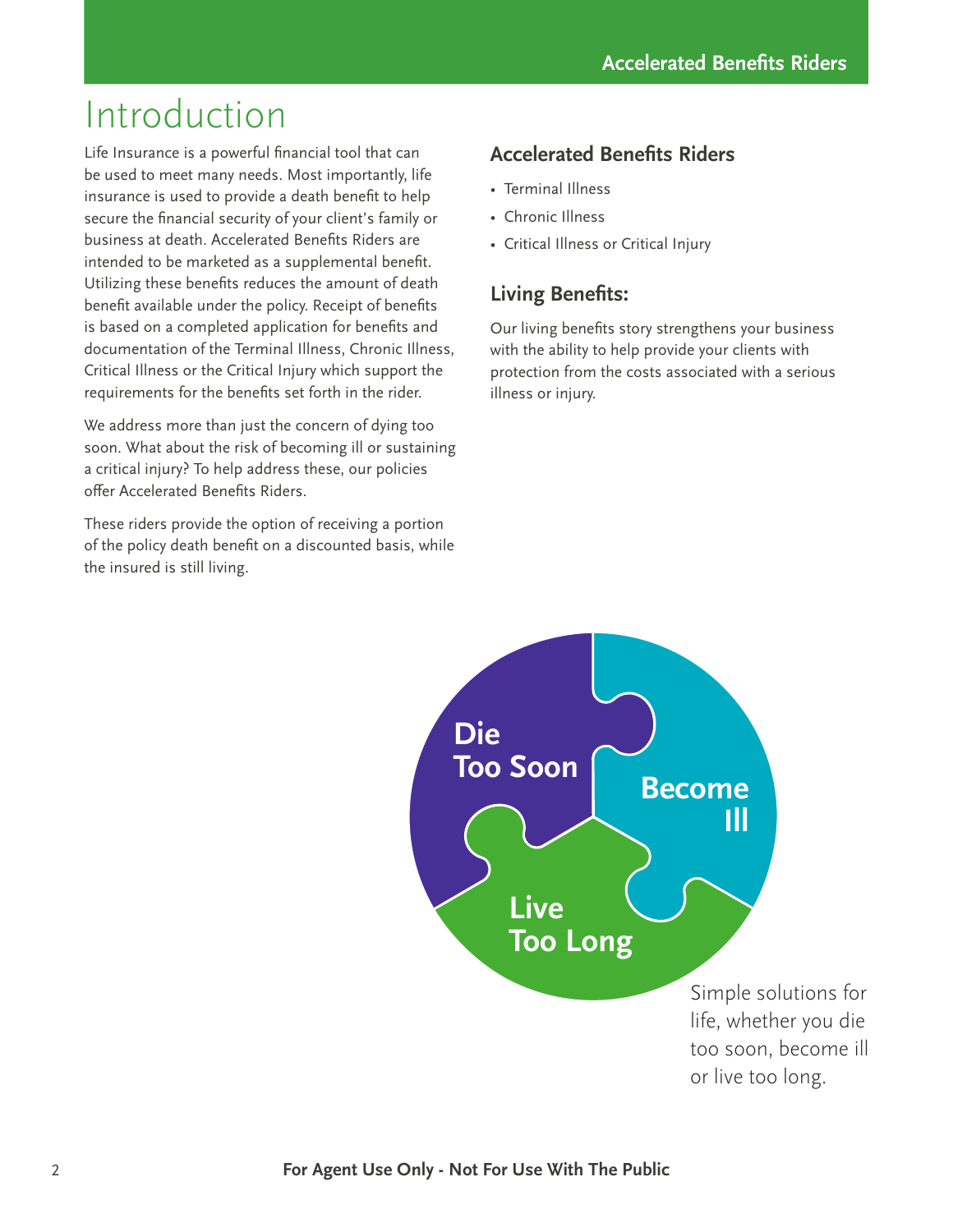## <span id="page-2-0"></span>Quick Reference

| <b>Additional Premium Required</b>                                                                                     | No.                                                                                                                                                                                                                                                                                                                                                                                                                                                                                                                                                                                                                                                                                                                                                                                                                         |
|------------------------------------------------------------------------------------------------------------------------|-----------------------------------------------------------------------------------------------------------------------------------------------------------------------------------------------------------------------------------------------------------------------------------------------------------------------------------------------------------------------------------------------------------------------------------------------------------------------------------------------------------------------------------------------------------------------------------------------------------------------------------------------------------------------------------------------------------------------------------------------------------------------------------------------------------------------------|
| <b>Additional Underwriting</b>                                                                                         | We underwrite Chronic Illness, Critical Illness and Critical Injury when added to the<br>policy. This is typically at issue for individual life contracts and after the first death for<br>survivorship policies.                                                                                                                                                                                                                                                                                                                                                                                                                                                                                                                                                                                                           |
| <b>Restrictions on use of Benefit</b>                                                                                  | No.<br>With the exception of MA. <sup>1</sup>                                                                                                                                                                                                                                                                                                                                                                                                                                                                                                                                                                                                                                                                                                                                                                               |
| <b>Illness Covered</b>                                                                                                 | Terminal Illness, Chronic Illness, Critical Illness or Critical Injury.                                                                                                                                                                                                                                                                                                                                                                                                                                                                                                                                                                                                                                                                                                                                                     |
| Qualifications                                                                                                         | Terminal Illness: 24 month life expectancy<br>(12 months in CT, PA and VT for LSW) (12 months in CT, NY and PA for NL)<br>Chronic: unable to perform 2 out of 6 Activities of Daily Living, or cognitive impairment.<br>Enhanced Critical Illness 2015: ALS (Lou Gehrig's disease), Aorta Graft Surgery,<br>Aplastic Anemia, Blindness, Cancer, Cystic Fibrosis, End Stage Renal Failure, Heart<br>Attack, Heart Valve Replacement, Major Organ Transplant, Motor Neuron Disease,<br>Stroke, Sudden Cardiac Arrest.<br>Critical Illness: ALS (Lou Gehrig's disease), Blindness, Cancer, End Stage Renal Failure,<br>Heart Attack, Major Organ Transplant, Stroke.<br>Critical Injury: Coma, Paralysis, Severe Burns, Traumatic Brain Injury.<br>Covered critical illnesses and covered critical injuries may vary by state. |
| <b>Activities of Daily Living</b>                                                                                      | Bathing, continence, dressing, eating, toileting, transferring.                                                                                                                                                                                                                                                                                                                                                                                                                                                                                                                                                                                                                                                                                                                                                             |
| <b>Waiting period</b><br>(Refer to State Exceptions section in<br>this guide)                                          | Terminal: No waiting period.<br>Chronic: 30-day waiting period.<br>Critical Illness or Injury: Waiting period may vary by state.<br>Typically - policy must be in-force for 30 days.                                                                                                                                                                                                                                                                                                                                                                                                                                                                                                                                                                                                                                        |
| Maximum Lifetime Benefit Per Insured<br>(Refer to State Exceptions section in<br>this guide)                           | The maximum lifetime benefit may vary by state. Please have your clients consult their<br>personal tax advisor to determine the tax status of any benefits paid.<br>Terminal: \$1,500,000<br>Chronic: \$1,500,000<br>Critical Illness or Injury: \$1,000,000                                                                                                                                                                                                                                                                                                                                                                                                                                                                                                                                                                |
| Payout                                                                                                                 | Payout limit is based on a discounted value of the death benefit.<br>Refer to the Exercising Accelerated Benefits Riders section of this guide for information<br>on how discounted value is determined.                                                                                                                                                                                                                                                                                                                                                                                                                                                                                                                                                                                                                    |
| Maximum Annual Accelerated Benefit<br>per insured/per calendar year IRS per<br>diem limit                              | Terminal: No annual limit.<br>Chronic: NL \$138,700 for the current year. / LSW - 2% of net death benefit per month,<br>or 24% annually up to available IRS per diem limit.<br>Critical Illness or Injury: No annual limit.                                                                                                                                                                                                                                                                                                                                                                                                                                                                                                                                                                                                 |
| Product and State Availability (Refer to<br>Accelerated Benefits Riders Product<br>Availability section in this guide) | Generally, Accelerated Benefits Riders are available on all products. <sup>2</sup> All are available in<br>most states. Run illustration for product and state specifics.                                                                                                                                                                                                                                                                                                                                                                                                                                                                                                                                                                                                                                                   |
| Available on policies in qualified plans                                                                               | All plan types.                                                                                                                                                                                                                                                                                                                                                                                                                                                                                                                                                                                                                                                                                                                                                                                                             |

Please have your clients consult their personal tax advisor to determine the tax status of any benefits paid.

1 Please refer to state specials at the end of this guide for details.

2 Critical Illness or Critical Injury not available on ART prior to 2018 Term Series.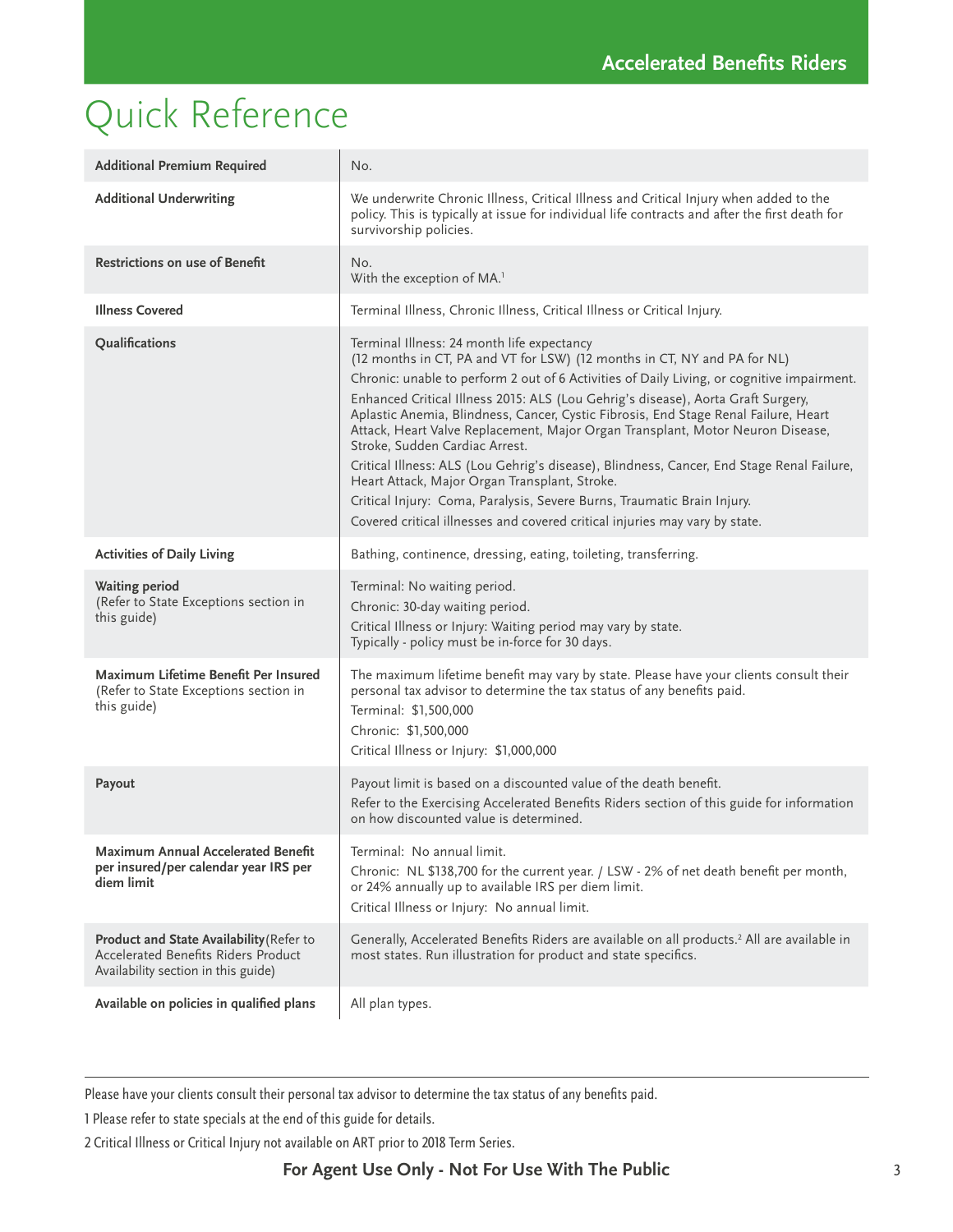## <span id="page-3-0"></span>Accelerated Benefits Riders

The Accelerated Benefits Riders are no additional cost riders that can be added to our life insurance policies to help protect the insured from the potential financial devastation if diagnosed with an illness that is terminal, chronic or critical or a critical injury.

These may be added either at, or after issue.<sup>1</sup> Adding after issue may be subject to additional underwriting.

Always view the National Life Illustration System, or go to www.NationalLife.com to check for state and product availability.

## **Using the Accelerated Benefits Riders**

The cost of treating chronic, critical and terminal illness or injury could be financially devastating. Depending on the amount of care needed, a spouse or child may need to work reduced hours – or even stop working altogether – in order to provide care. Benefits from these riders could be used to reimburse them for loss of income.

There is no restriction placed on the use of the benefits received, with the exception of Chronic Illness in Massachusetts. Benefits could be used for anything, such as:

- Making structural changes to a home to accommodate the illness
- Compensating a non-licensed care provider
- Travel, business, or everyday expenses

The amount of Accelerated Benefits available is based on a discounted death benefit amount (not the face value of the policy). The benefit is available up to a maximum lifetime limit, which applies to all policies under a single insured.

An illustration of the discounted death benefit amount given various assumptions can be found through the National Life Illustration System.

## Terminal Illness

The Accelerated Benefits Rider for Terminal Illness accelerates the death benefit, on a discounted basis, for a terminal illness.

An insured has a terminal illness if they have been diagnosed and are suffering from a terminal illness that will result in death within 24 months (typically) of certification of the terminal illness by a physician.

There is no waiting period for benefits paid under the Terminal Illness Rider.

## **Benefit Limits:**

We will accelerate the discounted death benefit, not to exceed a maximum amount of \$1,500,000 under all contracts and all riders made over the entire lifetime of the insured.

There is no annual limit and the benefit is received as a lump sum.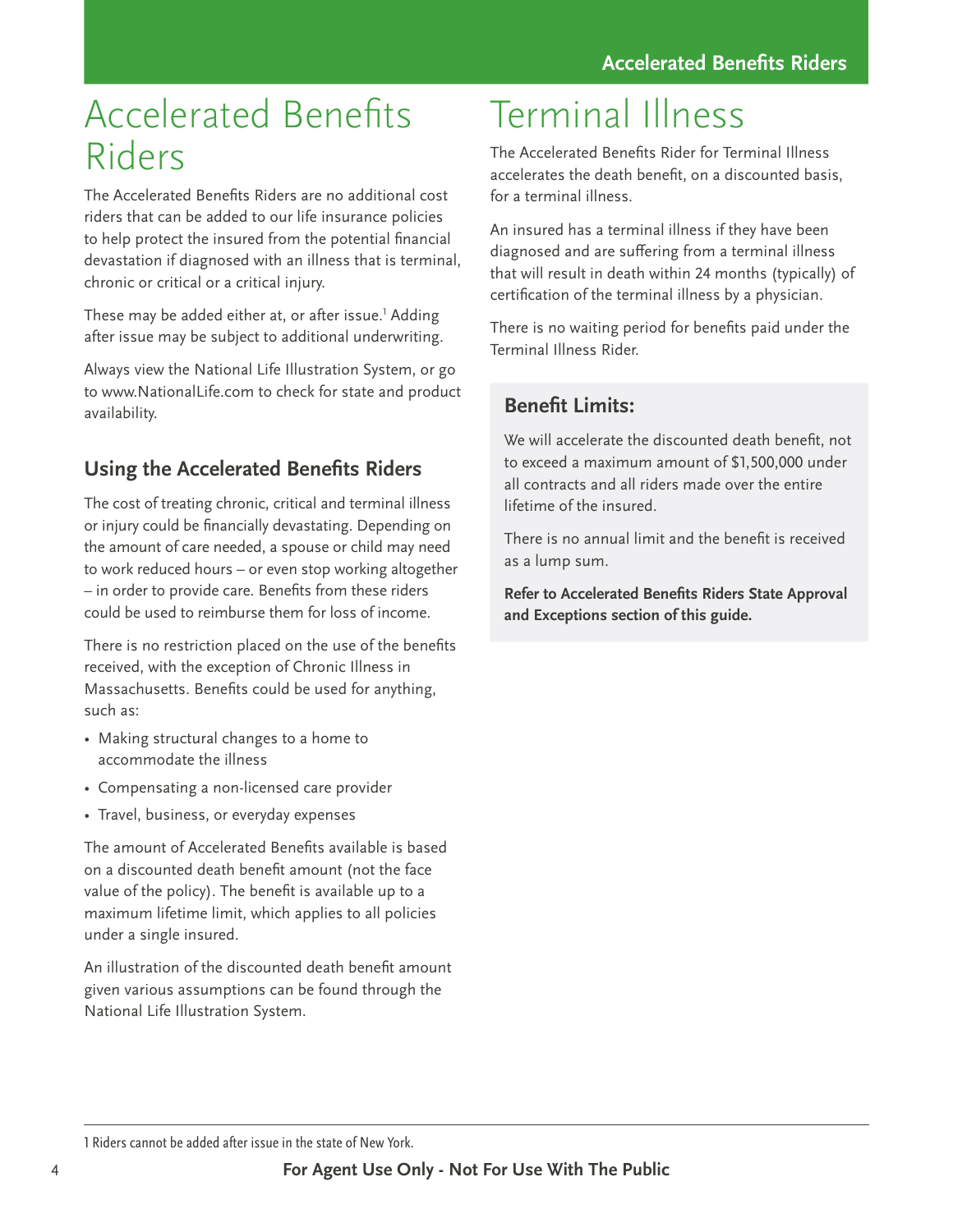## <span id="page-4-0"></span>Chronic Illness

The Accelerated Benefits Rider for Chronic Illness accelerates the death benefit, on a discounted basis, for a Chronic Illness.

An insured has a Chronic Illness if they have been certified (within the past 12 months for LSW) by a licensed health care practitioner, as being unable to perform, without substantial assistance, at least 2 out of 6 activities of daily living for a period of at least 90 consecutive days due to a loss of functional capacity, or requires substantial supervision to protect oneself from threats to health and safety due to severe cognitive impairment for this same period of time.

The insured does not have to be in a licensed health care facility to receive payment. This is not a reimbursement plan or a disability policy. Once eligibility has been determined, benefit payments are made directly to the policy owner and the policy owner can apply for benefits every 12 months.

#### NL Chronic Illness

- Policy needs to be in force for 30 days in order to accelerate.
- The benefit can be received as a lump sum if desired (up to the IRS per diem limit)

#### LSW Chronic Illness Rider

- Rider needs to be in force for 30 days in order to accelerate.
- The discounted death benefit is calculated as 2% of the net death benefit each month or 24% annually, up to the annual limit of \$360,000.

## **Benefit Limits:**

National Life Insurance Company or Life Insurance Company of the Southwest will accelerate the discounted death benefit, not to exceed a maximum amount of \$1,500,000 under all contracts and all riders made over the entire lifetime of the Insured.

The annual IRS per diem limit that can be accelerated is \$138,700 for the current year for NL and 2% of net death benefit per month, or 24% annually up to the available IRS per diem limit for LSW.

**Refer to Accelerated Benefits Riders State Approval and Exceptions section of this guide.**

## **Activities of Daily Living (ADLs) – Defined**

- 1. Bathing: ability to wash oneself on a routine basis by sponge bath or in a tub or shower including getting into and out of a tub or shower.
- 2.Continence: ability to maintain control of bowel or bladder function or, when unable to maintain control, the ability to perform associated personal hygiene, including caring for catheter or colostomy bag.
- 3.Dressing: putting on or taking off all items of clothing and any necessary braces, fasteners or artificial limbs.
- 4. Eating: feeding oneself from a plate, cup or table or by feeding tube or intravenously.
- 5.Toileting: getting to and from the toilet, off and on the toilet and performing associated personal hygiene.
- 6.Transferring: moving in or out of a bed, chair or wheelchair.

Substantial supervision means hands-on assistance or stand-by assistance.

Cognitive impairment is defined as deterioration or loss in intellectual capacity measured by clinical evidence and standardized tests which judge the areas of memory, orientation and reasoning.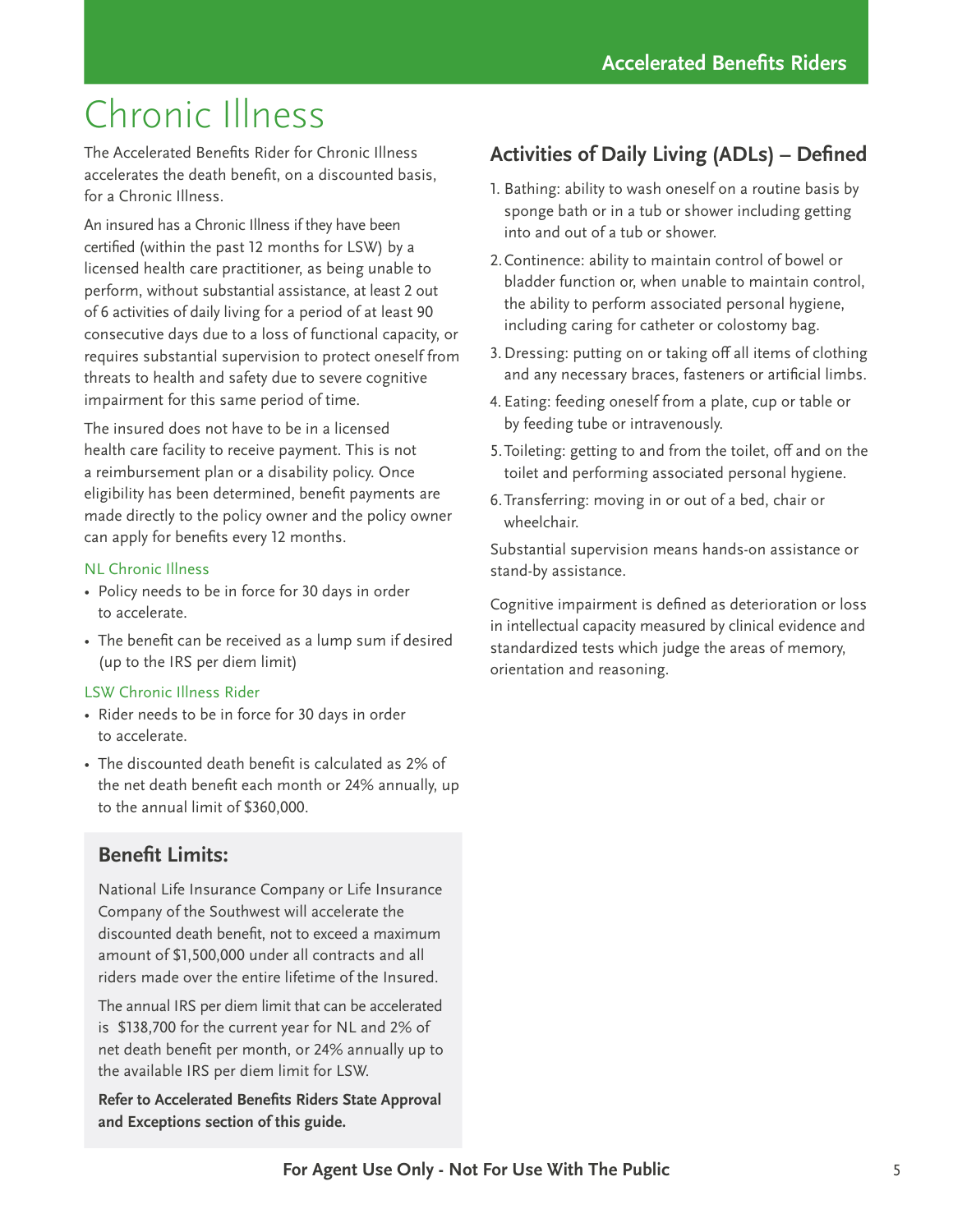## <span id="page-5-0"></span>Enhanced Critical Illness 2015

The Accelerated Benefits Rider for Critical Illness accelerates the death benefit, on a discounted basis, for a Critical Illness.

An insured qualifies under the Critical Illness rider for:

- Diagnosis of ALS (Lou Gehrig's disease)
- Aorta Graft Surgery
- Aplastic Anemia
- Blindness
- Cancer
- Cystic Fibrosis
- End Stage Renal Failure
- Heart Attack
- Heart Valve Replacement
- Major Organ Transplant
- Motor Neuron Disease
- Stroke
- Sudden Cardiac Arrest

When determining the discounted death benefit, the mortality factor will have four different categories dependent on the severity of the Critical Illness as applicable:

- Minor
- Moderate
- Severe
- Life Threatening

The highest payout will result from the Life Threatening category.

No benefit will be paid for a qualifying event that directly results from self-inflicted injury or attempted suicide.

The rider needs to be in force for 30 days prior to the insured experiencing or being diagnosed with the qualifying event in order to accelerate, unless resulting from an accidental injury.

The benefit is received as a lump sum.

Any claim for critical illness or critical injury benefits for a given Qualifying Event must be filed within 365 days following the occurrence of such Qualifying Event

See state availability on pages 20 - 27.

## **Benefit Limits:**

Critical Illness for National Life Insurance Company or Life Insurance Company of the Southwest, as applicable, will accelerate, income tax-free, the discounted death benefit, not to exceed a maximum amount of \$1,000,000 under all contracts made over the entire lifetime of the insured.

There is no annual limit.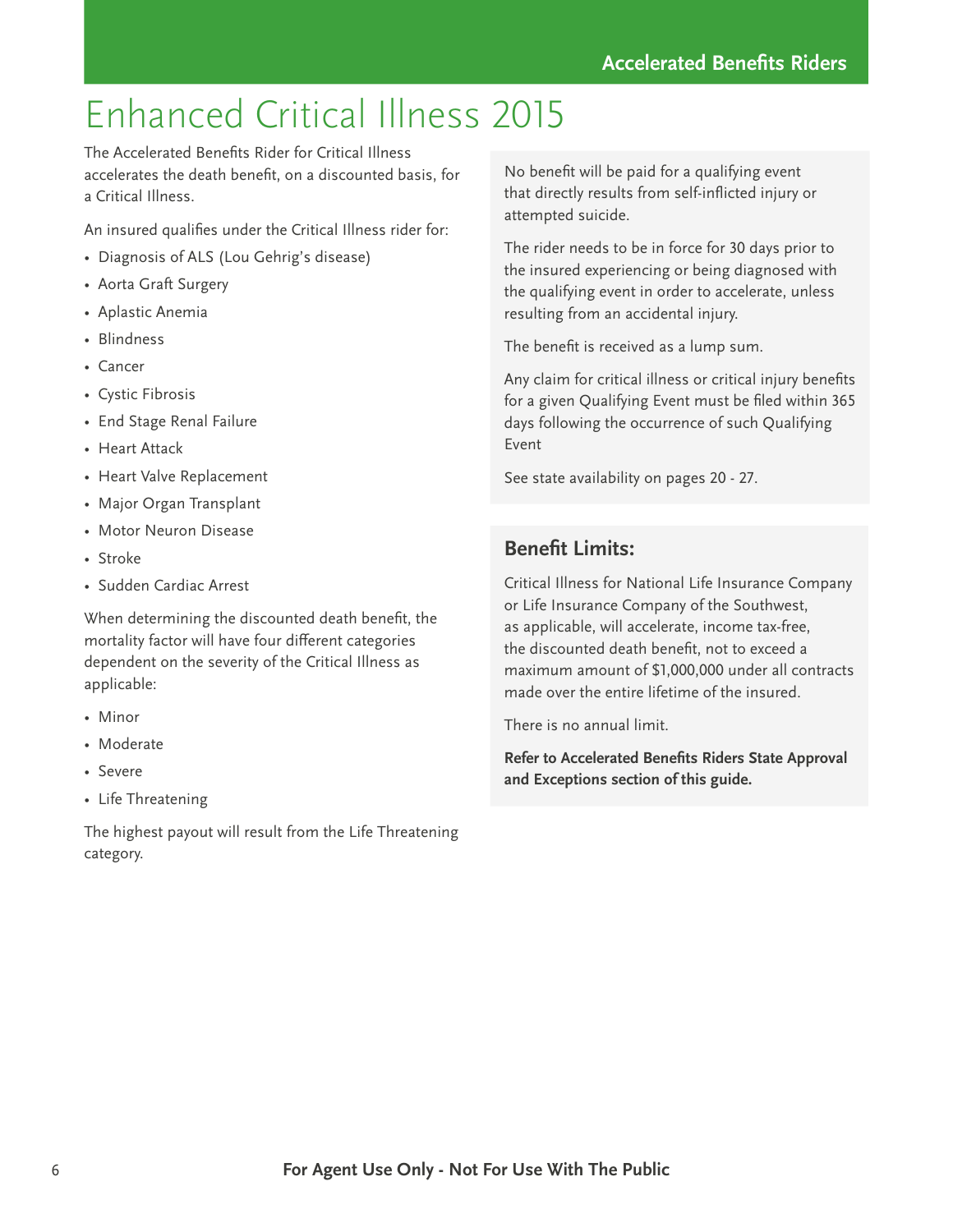## <span id="page-6-0"></span>Critical Illness

The Accelerated Benefits Rider for Critical Illness accelerates the death benefit, on a discounted basis for a Critical Illness.

An insured qualifies under the Critical Illness for:

- Diagnosis of ALS (Lou Gehrig's disease)
- Blindness
- Diagnosed with cancer
- Diagnosis of End stage renal failure (kidney failure)
- Heart attack
- Major organ transplant
- Stroke

When determining the discounted death benefit, the mortality factor will have four different categories dependent on the severity of the Critical Illness as applicable:

- Minor
- Moderate
- Severe
- Life Threatening

The highest payout will result from the Life Threatening category.

When available, Critical Illness will only be used in states where Enhanced Critical Illness 2015 rider is not approved.

See state availability on pages 20 - 27.

No benefit will be paid for a qualifying event that directly results from self-inflicted injury or attempted suicide.

The rider needs to be in force for 30 days for LSW and NL prior to the insured experiencing or being diagnosed with the qualifying event in order to accelerate, unless resulting from an accidental injury.

### **Benefit Limits:**

For Critical Illness we will accelerate, income taxfree, the discounted death benefit, not to exceed a maximum amount of \$1,000,000 under all contracts made over the entire lifetime of the insured.

There is no annual limit.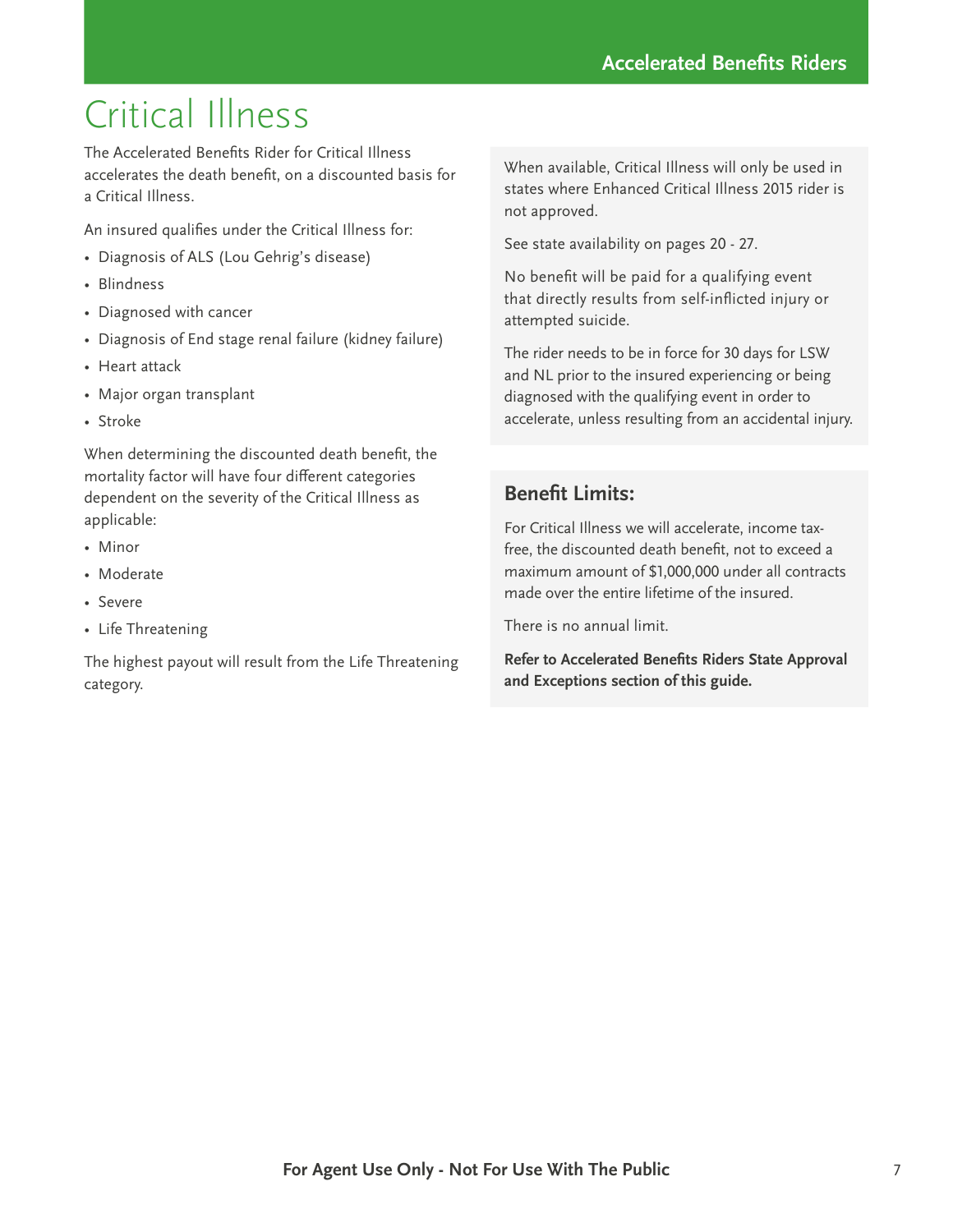## <span id="page-7-0"></span>Critical Injury

The Accelerated Benefits Rider for Critical Injury accelerates the death benefit, on a discounted basis, for a Critical Injury.

An insured qualifies under the Critical Injury rider for:

- Coma
- Paralysis
- Severe burns
- Traumatic brain injury

When determining the discounted death benefit, the mortality factor will have four different categories dependent on the severity of the Critical Injury as applicable:

- Minor
- Moderate
- Severe
- Life Threatening

The highest payout will result from the Life Threatening category.

No benefit will be paid for a qualifying event that directly results from self-inflicted injury or attempted suicide.

The rider needs to be in force for 30 days prior to the insured experiencing or being diagnosed with the qualifying event in order to accelerate, unless resulting from an accidental injury.

The benefit is received as a lump sum.

Any claim for critical illness or critical injury benefits for a given Qualifying Event must be filed within 365 days following the occurrence of such Qualifying Event.

See state availability on pages 20 - 27.

### **Benefit Limits:**

Critical Injury for National Life Insurance Company or Life Insurance Company of the Southwest, as applicable, will accelerate, income tax-free, the discounted death benefit, not to exceed a maximum amount of \$1,000,000 under all contracts made over the entire lifetime of the insured.

There is no annual limit.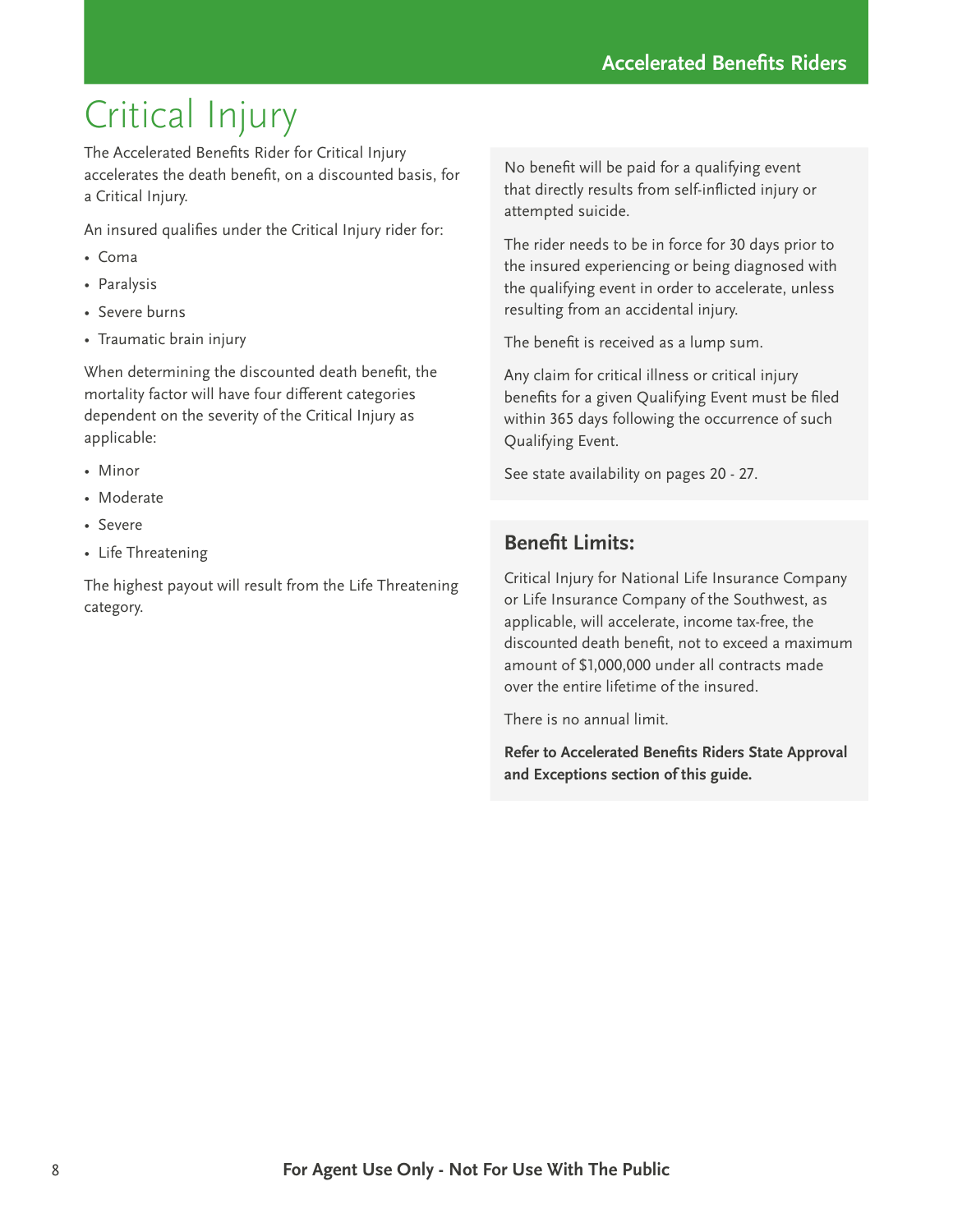## <span id="page-8-0"></span>Underwriting

Underwriting for the riders usually happens at the same time the policy is being underwritten. If not added at issue, conversions, or survivorship policies, the riders are underwritten at the time they are added to the policy.

For Survivorship policies, Accelerated Benefits Riders are only available after the first death, subject to underwriting.

### **Converting Term to Permanent**

Conversion of Term policies to Permanent policies is a contractual right. The conversion of any Accelerated Benefits Riders on the Term policy is not a contractual right. Although our current practice is to convert the riders, it is up to the discretion of the company.

## **Qualifying Under Multiple Riders**

If the insured qualifies under more than one rider, the policy owner has the option to choose which one to accelerate.

For instance, if the insured qualifies under Chronic Illness and Terminal Illness riders, the policy owner may want to elect Terminal because it would pay a higher benefit in a lump sum.

For LSW, benefits are not available under Chronic Illness if the insured is eligible for any other Accelerated Benefits Rider.

If the policy owner were to elect Chronic Illness benefits, and a year later the insured were to qualify for Terminal Illness benefits, the policy owner would be able to accelerate the rest of their death benefit up to the maximum lifetime benefit. All previous payments under the Chronic Illness would count towards the Terminal Illness maximum lifetime benefit.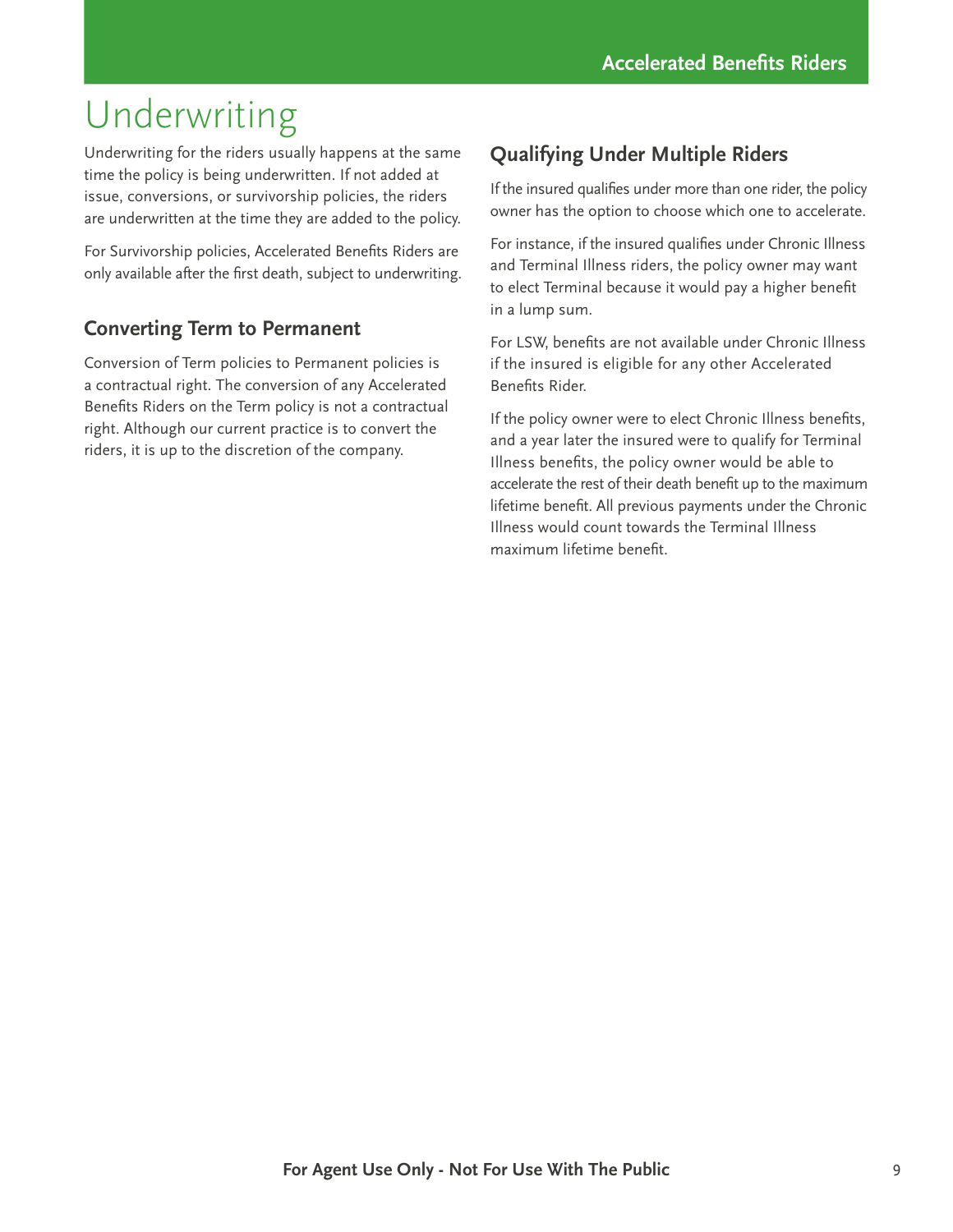## <span id="page-9-0"></span>Exercising Accelerated Benefits Riders

### **Submitting a Claim**

The policy owner can submit a claim directly or through the policy owner's NLIC or LSW insurance agent, as applicable.

To report an Accelerated Benefits Rider claim call Customer Relations at **800-732-8939**, or send an email to the claims department at **claims@NationalLife.com**.

Advise the Claims Department of the following:

- Name of insured
- Policy number
- Nature of the illness or injury of the insured
- Onset date of the illness or injury
- Advise which rider: Terminal, Chronic, Critical Illness or Critical Injury

It is important to note that NLIC and LSW reserve the right to have the insured examined by a physician of its choice to affirm the qualifying condition, if necessary.

Once claim forms and medical records are received and an opinion is provided by a Sr. Underwriting Consultant, the claims examiner will determine whether the insured qualifies for the benefits for which the policy owner applied.

In the event of a Critical Illness or Critical Injury, the claims examiner will consult with NLIC's or LSW's Medical Director to categorize the effect of the qualifying event on the insured's future mortality.

### **Discounting: How the Benefit Payments are Calculated**

When a benefit is elected, the actual benefit received is based on a calculation that discounts the death benefit.

The discounting calculation reflects the "Present Value" of the policy's death benefit and remaining premiums owed under the policy.

#### **Present Value Concept**

How much would you have to invest today to receive \$100,000 at some point in the future? That depends on when the money will be received and the interest rate.

For example, let's look at the present values of \$100,000 received 20 years from now, 10 years from now, or today. These calculations use an interest rate of 4%. The actual interest rate earned on any particular investment will vary:

- If you want to receive \$100,000 in 20 years, you need to invest \$45,639 today assuming a 4% interest rate.
- If you want to receive \$100,000 in 10 years, you need to invest \$67,556 today assuming a 4% interest rate.
- This is known as the present value concept; or the current value of a future sum of money.

#### **Present Value of \$100,000 to be Received**

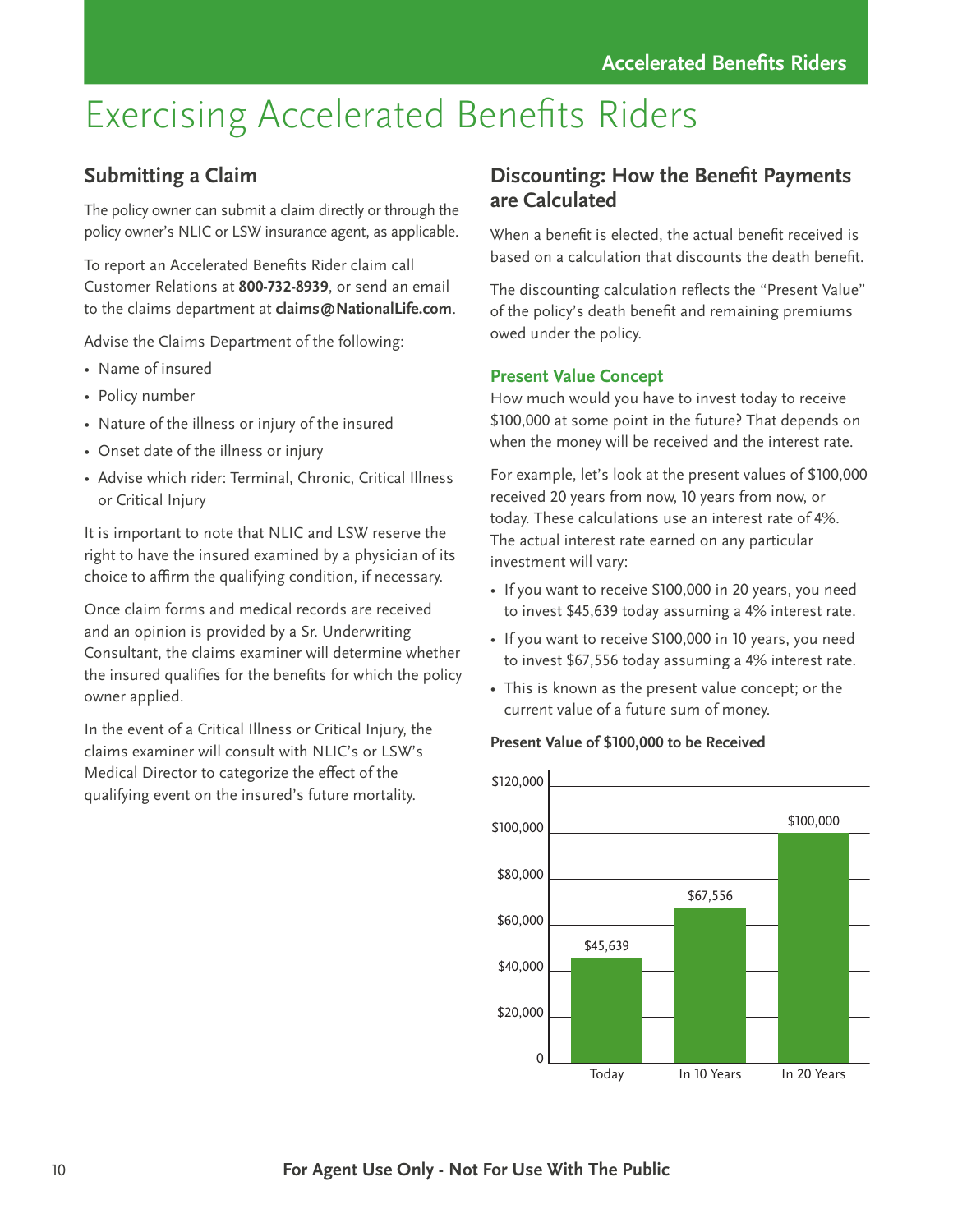## **Calculating Benefit Amount**

Calculating the benefit amount involves several things including: the death benefit, mortality, premiums, cash value, any loans on the policy and applicable charges.

#### **1. Death Benefit**

The first step is to determine the present value of the policy's death benefit. This is similar to the example above which calculated the present value of \$100,000 to be received at some point in the future. However, a death benefit isn't received at a fixed point in the future.

The point at which the death benefit is received depends on the mortality of the insured.

High mortality means the money is likely to be received sooner than later and so it has a higher present value than low mortality. Because mortality generally increases with age, the present value of the death benefit also tends to increase with age.

#### **2. Premiums**

The next step is to calculate the remaining premiums that are due on the policy (if any), for company reimbursement on their "present value".

The calculation is different depending on whether the policy is Whole Life, Universal Life or Term.

After finding the future value of required premiums, the benefit amount is calculated, generally as:

- **3. Subtract the present value of premiums from the present value of the death benefit.**
- **4. An administrative fee is then assessed and subtracted. The fee varies by state.**

#### **5. Subtract any loans or debt on the policy.**

### **Calculation Recap**

Present value of death benefit – Present value of remaining premiums – Fees and loans

Benefit

#### **Life Expectancy vs. Present Value of Death Benefit**

The higher the mortality, the higher the present value of the death benefit will be. This is why terminal illness has the highest benefit amount.

#### **Premiums Paid vs. Present Value of Required Premiums**

On flexible premium products, the more well-funded a policy is, the less premiums will be due in the future, which will result in a higher payout.

When illustrating term products, the projected ABR benefits later in, or after, the level term period can be lower than the benefits projected earlier in the level term period. This is an outcome of the present value calculations. The present value of the future premiums gets larger relative to the present value of the death benefit because of the increasing post-level term premiums. Therefore, the projected accelerated benefits go down.

Another note on term ABR projections: for critical illness and injury benefit projections, the "Category 1 Minor" projections are often very low or 0. This is because the life expectancy impact of this severity level is slight. In the discounting process, this small mortality change contributes to low projected benefits.

This document is only a summary intended for informational purposes. It is modified in its entirety by the terms of the relevant Accelerated Benefits Riders. In an inconsistency between this document and an Accelerated Benefits Rider, the terms of the Rider shall control.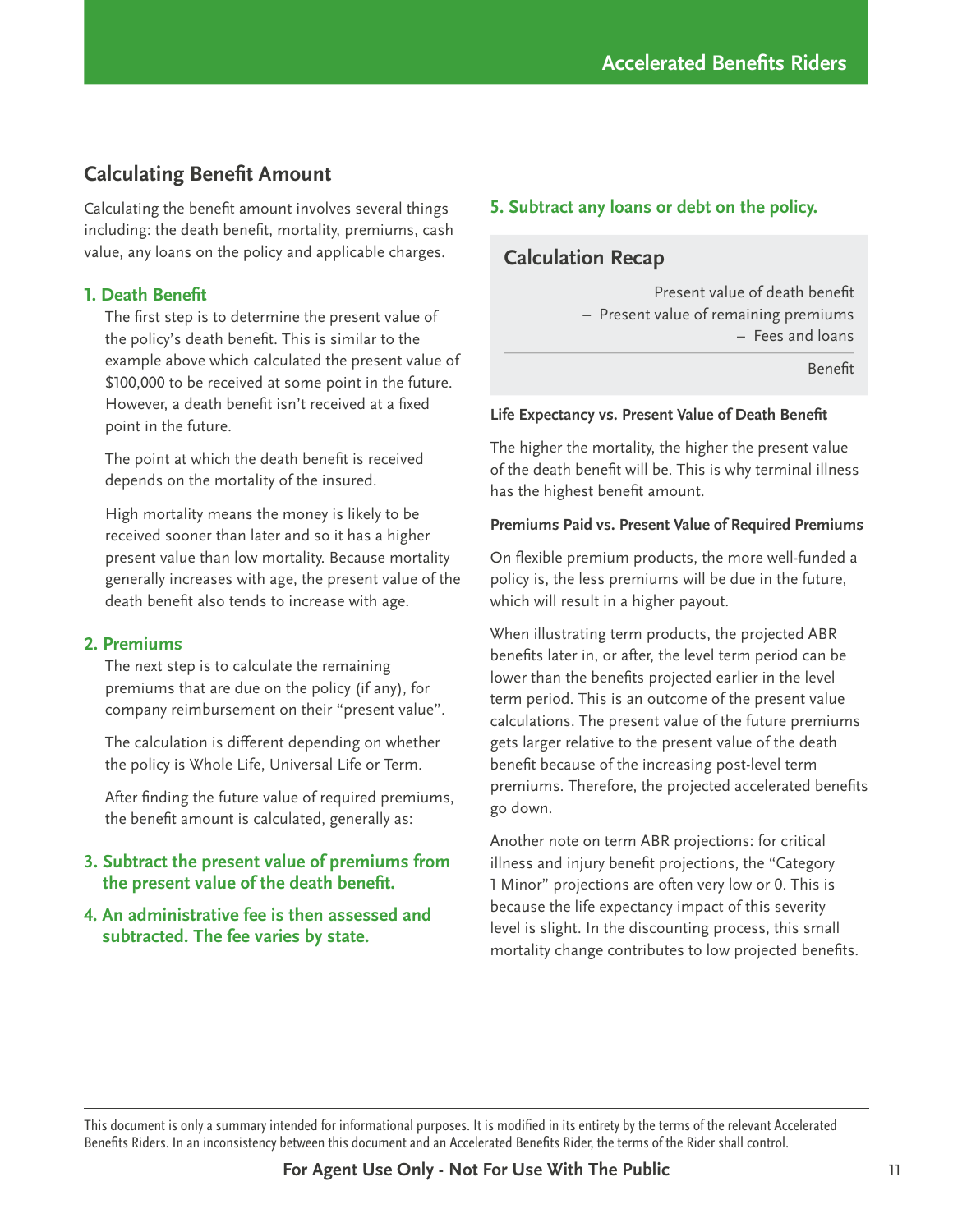## **Full Acceleration — What Happens To My Policy?**

If a full, lump sum benefit is elected; the death benefit<br>will be fully accelerated, the discounted death benefit will **Examples** be paid to the policy owner, and the policy will terminate.

### **Partial Accelerations**

All Accelerated Benefits Riders are eligible for partial acceleration.

A partial acceleration is an option for a policy owner who wants to receive part of their benefit while still maintaining a death benefit.

If a partial acceleration is requested, it will follow the same guideline as a full acceleration with some differences. The partial percentage of the full amount requested will be reduced from the original death benefit, as well as the discounted benefit.

For instance, assume the policy has a \$500,000 death benefit. The policy owner needs to accelerate their death benefit to pay for medical bills, but only wants to accelerate half and still maintain a death benefit.

To illustrate this concept, assume after the discounting calculation, the full benefit is \$400,000. The policy owner would receive 50% of that, or \$200,000.

The policy death benefit would also be reduced by 50%, or \$250,000.

The policy owner would receive a \$200,000 benefit, and a \$250,000 death benefit would still be available under the policy.

#### **Full Acceleration – Terminal, Critical Illness and Critical Injury**

| Death Benefit:             | \$500,000 |
|----------------------------|-----------|
| Benefit after Discounting: | \$400,000 |
| Payment to client is:      | \$400,000 |

**Lump Sum – Policy Terminates**

#### **Partial Acceleration – Terminal, Critical Illness and Critical Injury**

| <b>Remaining Death Benefit:</b>                    | \$250,000 |
|----------------------------------------------------|-----------|
| Policy Reduced by 50%<br>of original policy value: | \$250,000 |
| Benefit Received<br>for 50% Acceleration:          | \$200,000 |
| Full Benefit after Discounting:                    | \$400,000 |
| Client wants to accelerate:                        | 50%       |
| Death Benefit:                                     | \$500,000 |

#### **Partial Acceleration – Chronic** Death Benefit: \$500,000

|                                                                                | \$380,000 |
|--------------------------------------------------------------------------------|-----------|
| <b>Remaining Death Benefit:</b>                                                |           |
| Benefit Payment:                                                               | \$96,000  |
| Discounted Value of \$120,000<br>of the Death Benefit:                         | \$96,000  |
| Gross Death Benefit at 24%<br>partial acceleration:<br>$($500,000 \times .24)$ | \$120,000 |
| i jezili delletil.                                                             | OUU,UUU   |

**(\$500,000 – \$120,000)**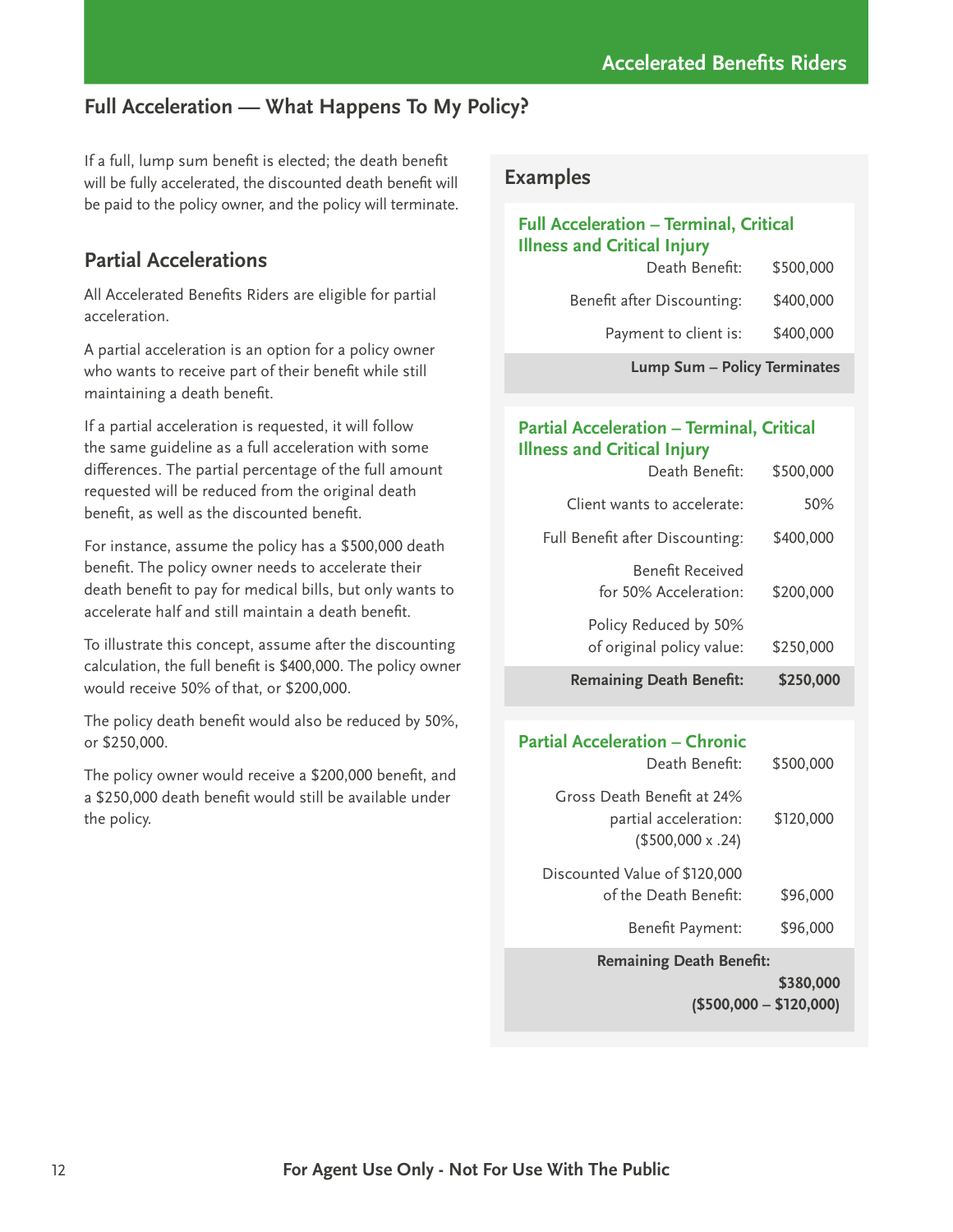## <span id="page-12-0"></span>Federal Income Taxation of Accelerated Benefits Riders

Since the Health Insurance Portability and Accountability ACT (HIPAA) was signed into law on August 21, 1996, increasing numbers of health-related insurance products and riders have appeared in the marketplace. This in turn has generated widespread confusion as to their income tax treatment.

### **Federal Income Tax Treatment for Accelerated Benefits Riders Terminal and Chronic Illness**

Section 101(a)(1) of the Internal Revenue Code (the "Code") – the authority for the income tax-free treatment of life insurance death benefits – states this general rule: "gross income does not include amounts received (whether in a single sum or otherwise) under a life insurance contract, if such amounts are paid by reason of the death of the insured." Section 101(g)(1) (a) of the Code sets forth another general rule: that any amount received as accelerated death benefits under a terminal illness rider "shall be treated as an amount paid by reason of the death of the insured." This means that accelerated death benefits for terminal illness are generally treated as having the same income tax exclusion as is accorded to benefits paid at the actual death of the insured.

### **Exceptions**

Of course it would not be the Internal Revenue Code if there were not exceptions. The first exception is where the policy has been transferred for a valuable consideration (the Transfer for Value Rule) and none of the exemptions provided in Section 101(a)(2) are applicable. In other words, if the death benefits would have been taxable at the death of the insured, then amounts received under Terminal Illness while the insured is still alive will be subject to the same treatment.

#### Example

Assume that Wilma is the original and current owner and beneficiary of a \$500,000 term life insurance policy on Fred. If Fred becomes terminally ill, Wilma can exercise the Accelerated Benefits Riders Terminal Illness Rider and receive income tax-free benefits. If Wilma has previously gifted the policy to Pebbles, and Pebbles becomes the owner and beneficiary, then Pebbles can exercise the rider and receive income tax-free benefits. However, if Wilma sold the policy to Pebbles for its fair market value three years earlier, that would constitute a transfer for a valuable consideration, and all death benefits (accelerated or otherwise) received by Pebbles, less what she paid for the policy (sale price plus ongoing premiums) would be includible in her income.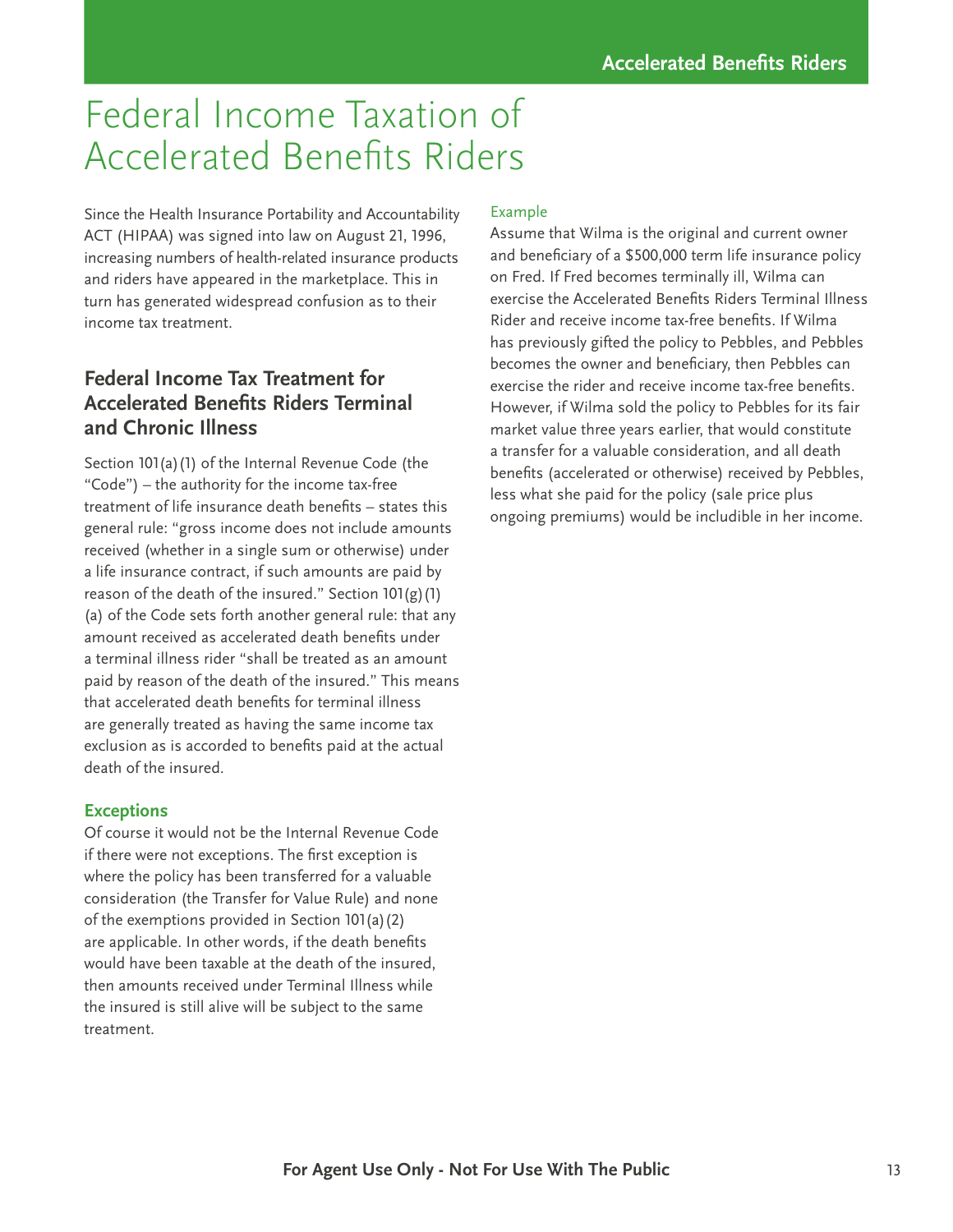## **Section 101(g)(5) creates another exception for business-related policies.**

"This subsection shall not apply in the case of any amount paid to any taxpayer other than the insured if **such taxpayer has an insurable interest with respect to the life of the insured by reason of the insured being a director, officer, or employee of the taxpayer or by reason of the insured being financially interested in any trade or business carried on by the taxpayer.**"

**"This subsection" refers to subsection (g) of Section 101; subsection (g) contains the language that enables these benefits to enjoy an income tax exclusion. Thus, the effect of this provision is to make the accelerated benefits includible in the beneficiary's income.**

#### Example

Mavis Frisbee is the Managing Partner and chief rainmaker of Ben, Jarvis, Green & Ellis, PC, a very successful mid-sized Boston law firm. The firm has purchased a \$2 million key person insurance policy on Mavis, and is the owner and beneficiary. Assuming that the firm has complied with the Employer-Owned Life Insurance rules (including the annual filing of IRS Form 8925), if Mavis dies the firm will collect \$2 million of life insurance death benefits income tax-free. However, there will be a different result if Mavis becomes terminally or chronically ill: **because the firm's insurable interest in Mavis is based on her being an employee of the firm, exercise of Terminal or Chronic Illness riders will NOT allow the firm to exclude the accelerated benefits from income.**

#### Example

A-Rod and K-Rod, well-known professional athletes, are business partners in a thriving chain of bowling alleys. They enter into a cross-purchase buy-sell agreement, with each owning a \$5 million life insurance contract on the other. If K-Rod becomes terminally or chronically ill, A-Rod would not be able to collect income tax-free accelerated benefits under the Terminal or Chronic riders, because **A-Rod's insurable interest in K-Rod is based on the insured (K-Rod) being financially interested in a trade or business carried on by the taxpayer (A-Rod)**.

**On the other hand,** A-Rod could potentially transfer the contract to K-Rod, using its fair market value as a partial payment for K-Rod's ownership interest in the business.<sup>1</sup> K-Rod could then exercise the rider and receive income tax-free benefits.

## **Special Rules for Chronic**

To qualify for the income tax exclusion, accelerated benefits riders must comply with a variety of rules, most of which are referenced or contained in Code Sections 101 and 7702B. These include requirements that benefits paid under the riders must be either:

- 1. For costs incurred by the recipient for qualified longterm care services provided to the insured and not compensated for by insurance or otherwise, or
- 2.Made on a per diem or other periodic basis within limitations established by the Internal Revenue Service.

Payments made under Chronic attached to a **National Life Insurance Company policy** are limited by the per diem amounts described in (2) above, as well as by the discounted death benefits payable under the rider, and thus should generally qualify for the income tax exclusion.

Payments made under Chronic attached to a **Life Insurance Company of the Southwest policy** are limited to a maximum of 2% of the discounted death benefit payable monthly. If these amounts exceed the per diem limit described above, they enjoy an income tax exclusion only to the extent that they reimburse the recipient for costs described in (1) above example.

Mavis owns the same life insurance contract on her own life on which her employer pays premiums under an Executive Bonus Plan. Because the premiums are includible in her income, any Critical Illness or Critical Injury accelerated benefits she receives under the contract should be income tax-free.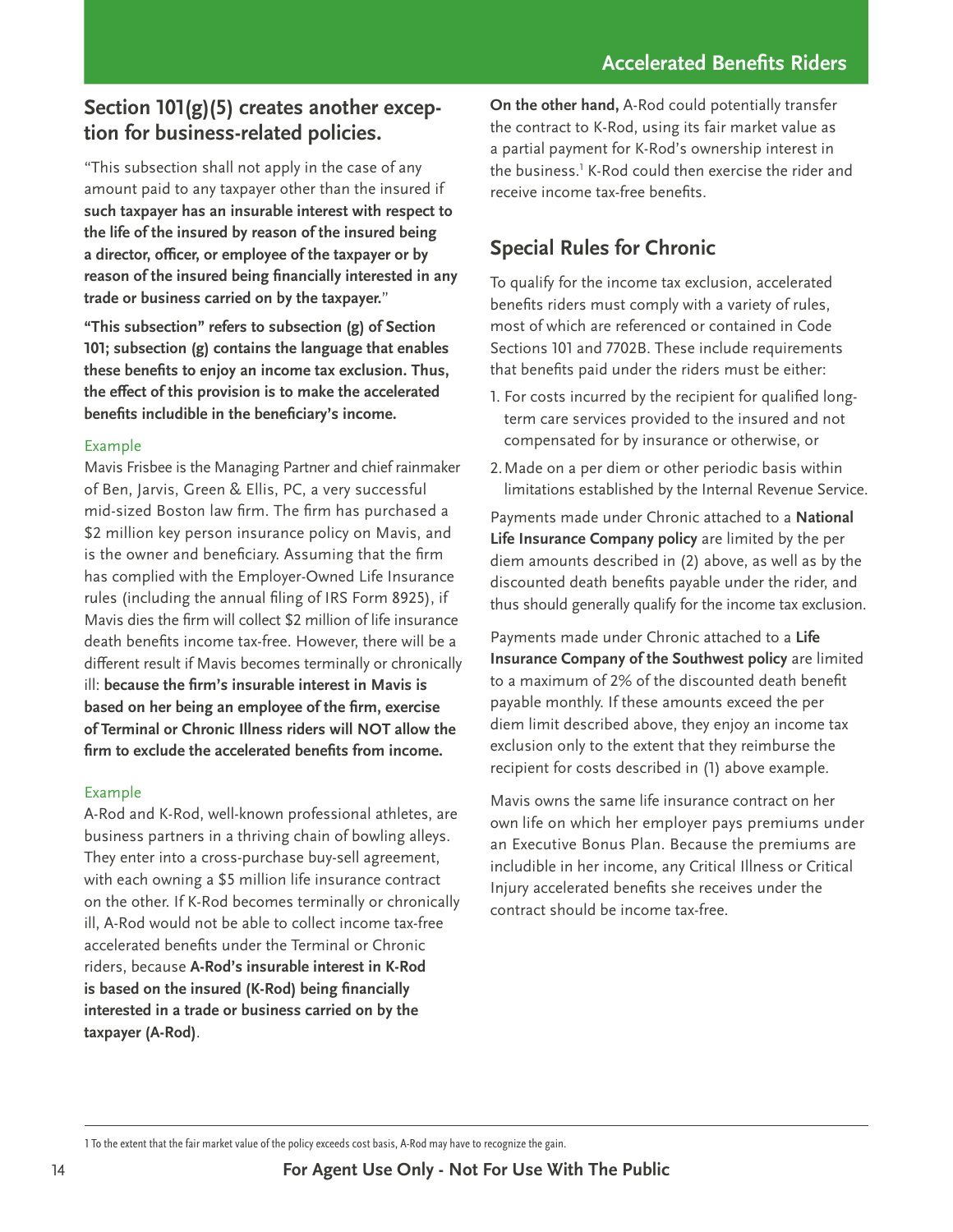#### Example

The law firm still owns that \$2 million key person contract on Mavis (see above). When Mavis suffers a heart attack, the firm accelerates benefits under Accelerated Benefits Rider Critical and pays them directly to Mavis **to reimburse her for medical expenses**. Since the premiums were not includible in her gross income, AND since she's receiving the benefits from her employer anyway, Section 104(a)(3) would appear to require the amounts she receives to be includible in her income. **However, the exclusion appears to be saved by Section 105(b), so long as the amounts received by Mavis are limited to reimbursements for medical expenses paid by her for which she has not claimed income tax deductions.** 

Although there is no specific rule about business-related policies in connection with Critical Illness or Critical Injury accelerated benefits, **it is likely that the firm must include the accelerated benefits in its income**, since the law seems to be written with an intent to compensate insureds for injuries or sickness. The firm should receive an offsetting deduction under Section 162 (ordinary and necessary business expenses) for the amounts paid to reimburse Mavis for her medical expenses.

### **Bottom Line**

It appears as though, in most cases, accelerated benefits received under a Critical Illness or Critical Injury rider will be treated as amounts received under accident or health insurance, and thus will not be included in the recipient's taxable income. However, where the recipient of the accelerated benefits is anyone other than the insured or a person with respect to whom the insured is a spouse or legal dependent, there is substantial doubt as to whether the benefits will be entitled to an income tax exclusion.

#### Example

Back to A-Rod and K-Rod (see above). K-Rod develops a critical illness, and A-Rod wants him out. If A-Rod accelerates benefits under Critical Illness, it is likely that the benefits will be includible in A-Rod's income, since the law seems to be written with an intent to compensate insureds for injuries or sickness – not to fund business buyouts.

As described earlier, A-Rod could potentially transfer the contract to K-Rod, using its fair market value as a partial payment for K-Rod's ownership interest in the business. K-Rod could then exercise the rider and receive income tax-free benefits.

### **Life Insurance in Qualified Retirement Plans**

Accelerated Benefits Riders may be added to life insurance contracts in a Profit Sharing Plan. However, there is substantial uncertainty as to the federal income tax treatment of distributions under any of the riders.

- In the case of a permanent policy with cash value, distributions under Terminal or Chronic could be characterized as a pro rata distribution of death benefit and cash value. To the extent the cash value portion exceeded the participant's cost basis, that portion could then be taxable. And if the participant were an unincorporated business owner, there would be no offset for cost basis in the contract.
- In the same situation, distributions under Critical Illness or Critical Injury might be treated differently: although the carrier treats these amounts as accelerated death benefits, the IRS appears to treat these distributions as amounts received under accident or health insurance. Of course, the same uncertainty arises if the acceleration results in a reduction of cash value; AND it would appear that the distributions would have to be limited to reimbursements for related medical expenses anyway to retain the income tax exclusion, if it were otherwise available. The bigger question that arises is whether under the plan provisions there is even a distributable event: Typically, a distributable event would include death, total and permanent disability, separation from service, or plan termination.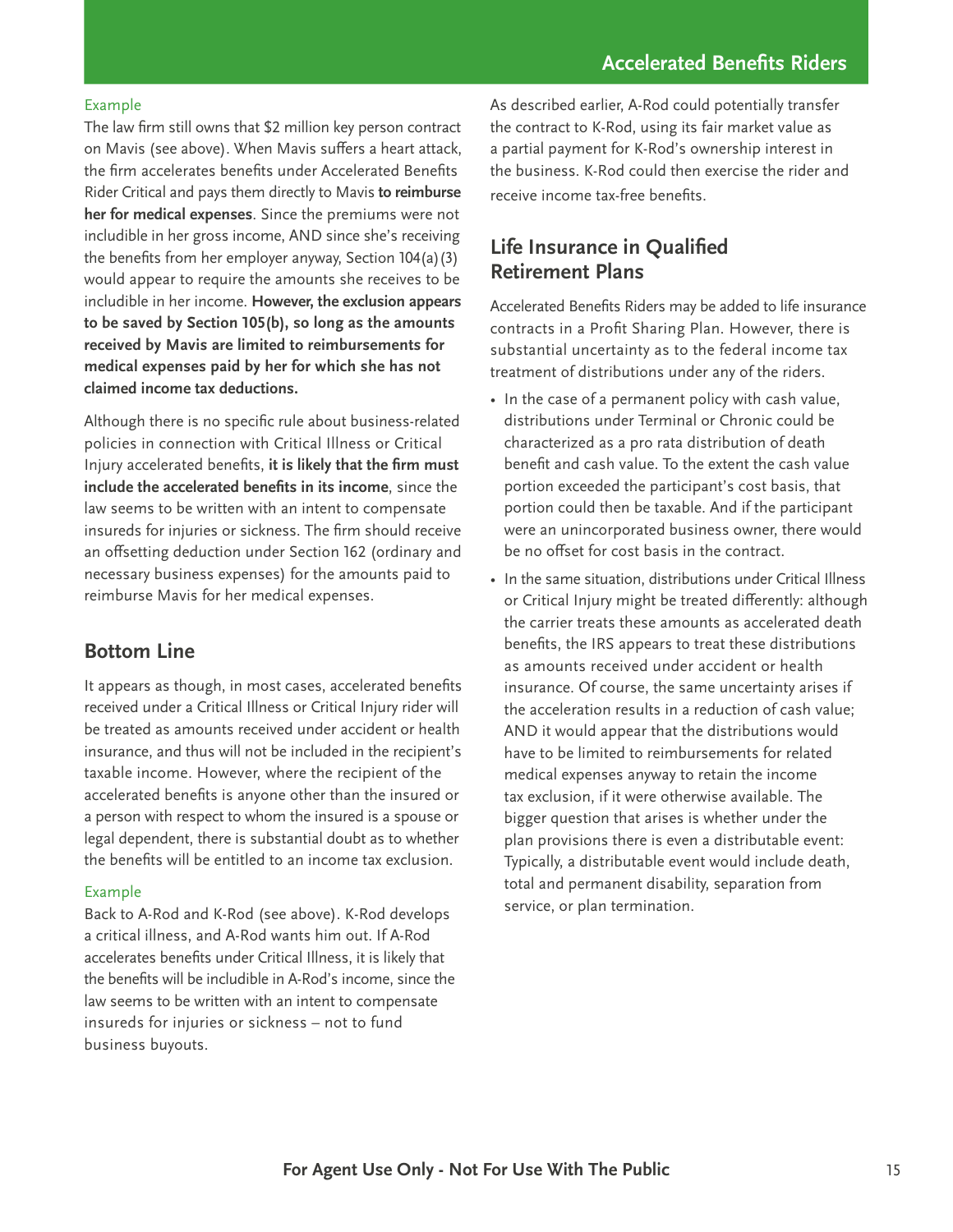For these reasons, the more predictable approach would be to distribute the policy to the participant – assuming a distributable event has occurred – and have the participant accelerate benefits after it has become an individually owned policy.

The firm has had a qualified Profit Sharing Plan in place for many years. Mavis has elected to use some of her account balance to purchase a life insurance policy. When Mavis suffers her heart attack – assuming it triggers a distributable event – the plan trustee distributes the policy to Mavis. Although she must include in income the fair market value of the policy in excess of her basis in the policy (cumulative taxable term costs), when she exercises the Critical Illness or Critical Injury riders the benefits should be income tax-free, at least to the extent that they reimburse her for related expenses for which she does not take a medical expense deduction.

### **Practical Considerations – Federal Income Tax Reporting**

From a practical standpoint, the IRS requires insurance carriers to report Chronic and Terminal accelerated benefits on a Form 1099-LTC. Although the guidance is not crystal clear on this point, National Life carriers will report Critical Illness or Critical Injury accelerated benefits on a Form 1099-R. Note that the form contains no place for the carrier to indicate whether these distributions are taxable or not. **It is the responsibility of individual or business taxpayers (typically policy owners and beneficiaries) to consult their professional tax and legal advisors and report accordingly on their tax returns.**

In those situations where an employer is the policy owner and uses accelerated benefits to reimburse the insured employee for qualifying expenses, the carrier reports with respect to the employer and the employer must report with respect to distributions it makes to the employee.

### **Income Taxation of Premiums**

Our Accelerated Benefits riders do not require premium payments. Thus, there are no issues regarding either the deductibility of premiums by the premium payor or the inclusion of premium amounts by the policy owner.

### **Summary**

Most benefits received under **Terminal or Chronic** should be income tax-free, provided that:

- Death benefits under the contract would have been received income tax-free in the event of the death of the insured, and
- The recipient of the benefits has an insurable interest in the insured that is NOT based primarily on a business relationship.

Most benefits received under **Critical Illness** or **Critical Injury** should be income tax-free, provided that:

• They are received by the insured, or by a person with respect to whom the insured is a spouse or legal dependent, as beneficiary.

**However,** the income tax exclusion is limited to amounts necessary to reimburse the insured for expenses paid by the insured and not deducted as medical expenses, if:

- The policy premiums were paid by the insured's employer and not includible in income by the insured, or
- The benefits are received by the insured directly from the employer.

The information contained herein is not intended as tax or legal advice. It has been prepared solely for educational purposes and is not a solicitation for any product or financial instrument. Although prepared from sources generally believed to be reliable, no express or implied warranties or representations are made regarding its completeness or accuracy. We accept no responsibility for errors and have no express or implied obligation to update its contents or alert readers of any such changes. Please consult with your attorney or accountant before acting on any information contained herein.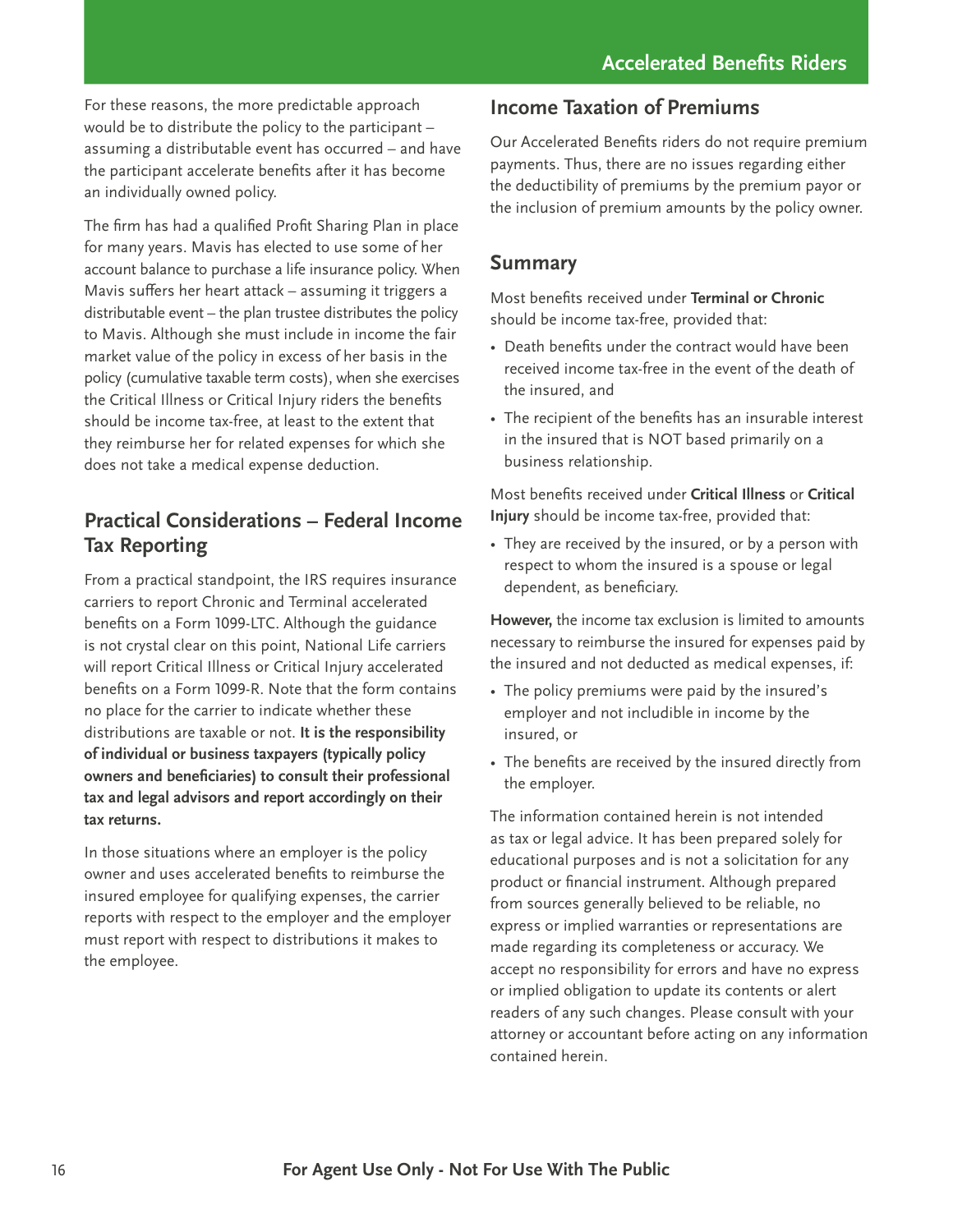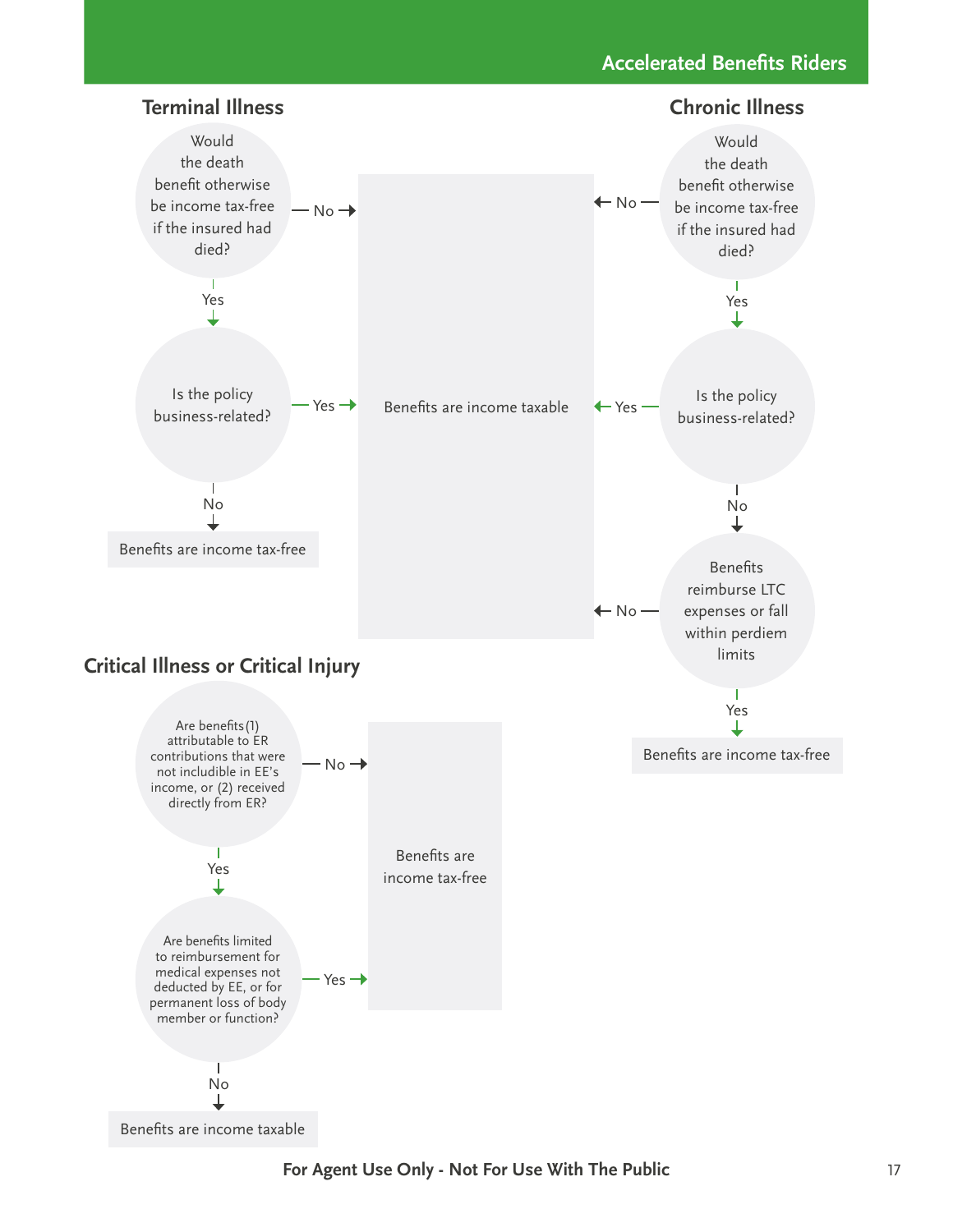The information contained herein is not intended as tax or legal advice. It has been prepared solely for educational purposes and is not a solicitation for any product or financial instrument. Although prepared from sources generally believed to be reliable, no express or implied warranties or representations are made regarding its completeness or accuracy. We accept no responsibility for errors and have no express or implied obligation to update its contents or alert readers of any such changes. Please consult with your attorney or accountant before acting on any information contained herein.

THE ABOVE INFORMATION IS NOT INTENDED OR WRITTEN TO BE USED, AND IT CANNOT BE USED, BY ANY PERSON FOR THE PURPOSES OF AVOIDING ANY PENALTY THAT MAY BE IMPOSED BY THE INTERNAL REVENUE SERVICE.

**In the event the advice is also considered to be a "marketed opinion" within the meaning of the IRS guidance, then as required by the IRS, please be further advised of the following:**

THE ABOVE ADVICE WAS WRITTEN TO SUPPORT THE PROMOTION OR MARKETING OF THE TRANSACTIONS OR MATTERS ADDRESSED BY THE WRITTEN ADVICE AND, BASED ON THE PARTICULAR CIRCUMSTANCES, YOU SHOULD SEEK ADVICE FROM AN INDEPENDENT TAX ADVISOR.

Loans and withdrawals will reduce the policy's Cash Value and Death Benefit and may result in a taxable event. Surrender charges may reduce the policy's cash value in early years.

Receipt of accelerated benefits will reduce the policy's death benefit and cash value, may result in a taxable event, and may affect your client's, your client's spouse or your client's family eligibility for public assistance programs. Please have your clients consult their personal tax advisor to determine the tax status of any benefits paid under this rider and with social service agencies concerning how receipt of such a payment will affect eligibility for public assistance.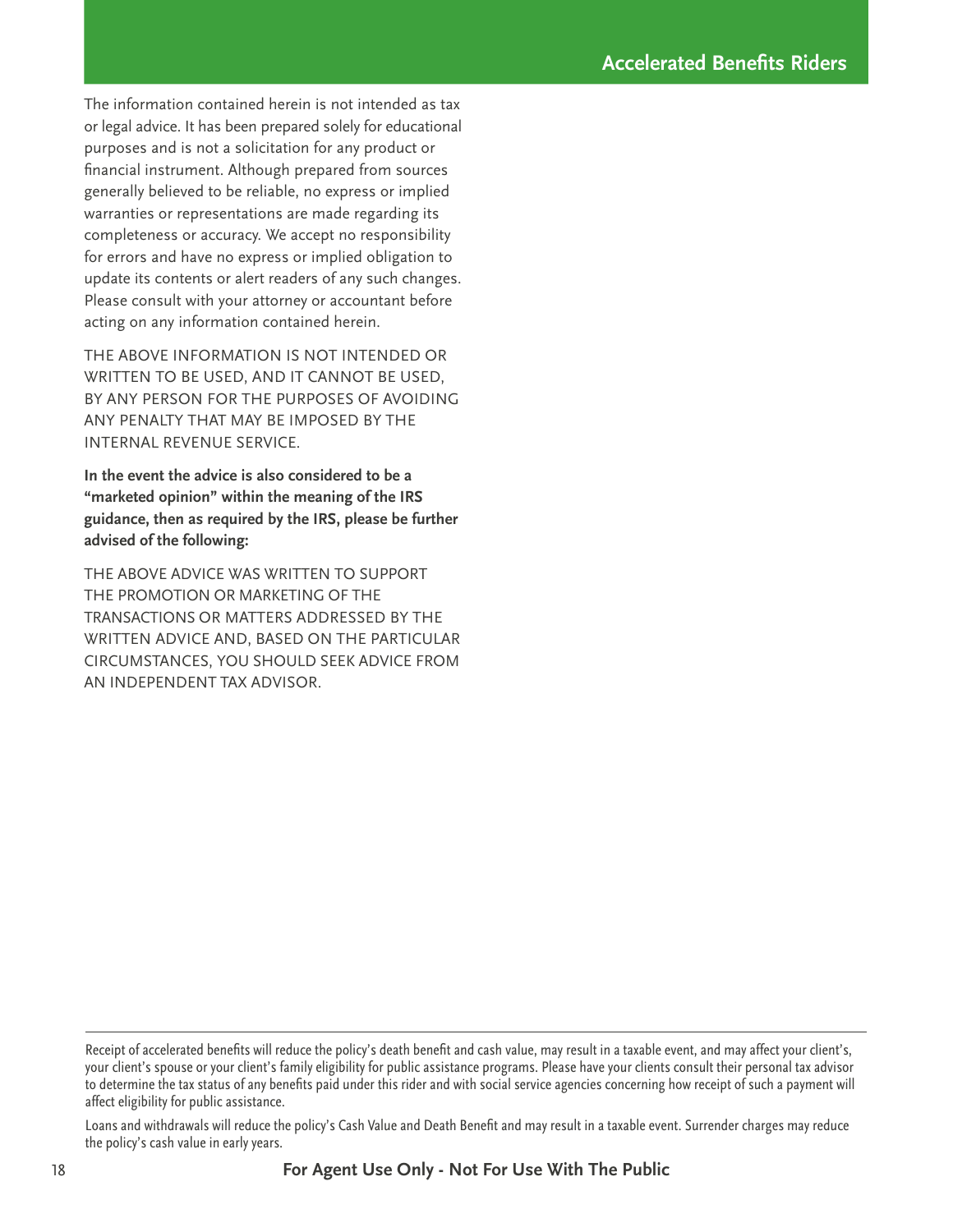## <span id="page-18-0"></span>Accelerated Benefits Riders Product Availability

For second-to-die policies all Accelerated Benefits Riders are not available until after the first death, subject to underwriting and state availability.

There are state special limitations on the availability of all riders depending on the amount of coverage the insured has on existing policies with us. Please contact the home office for details.

Check rider availability for each product you are considering through the National Life Illustration System or online at www.NationalLife.com

For BasicSecure NL, Flex Life NL and TotalSecure NL, New York has a minimum face amount requirement of \$100,000 to allow ABR-Chronic II.

|                    | <b>Terminal</b> | <b>Chronic</b> | <b>Chronic for NY</b> | <b>Critical</b> |
|--------------------|-----------------|----------------|-----------------------|-----------------|
| PeakLife           | $\checkmark$    | $\checkmark$   | No                    |                 |
| PeakLife NL        | $\checkmark$    | $\checkmark$   | $\checkmark$          |                 |
| FlexLife NL        | $\checkmark$    | $\checkmark$   | $\checkmark$          |                 |
| FlexLife           | $\checkmark$    | $\checkmark$   | No                    |                 |
| NL Term            | $\checkmark$    | $\checkmark$   | $\checkmark$          | $\checkmark$    |
| LSW Term           | $\checkmark$    | ✓              | No                    |                 |
| TotalSecure        | $\checkmark$    | $\checkmark$   | No                    | $\checkmark$    |
| TotalSecure NL     | $\checkmark$    | ✓              | $\checkmark$          |                 |
| <b>BasicSecure</b> | $\checkmark$    | $\checkmark$   | $\checkmark$          | $\checkmark$    |
| BasicSecure NL     | $\checkmark$    |                | $\checkmark$          |                 |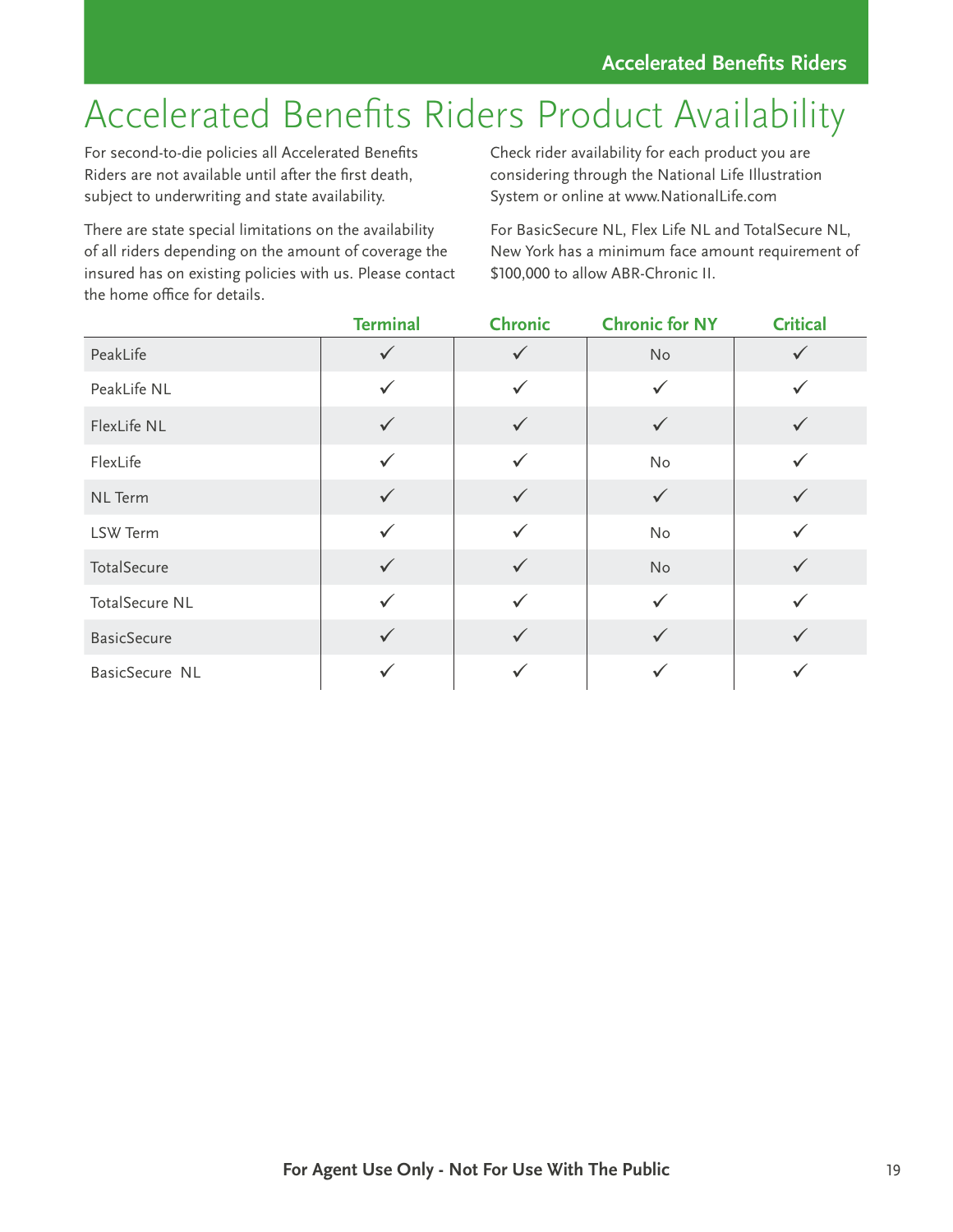# <span id="page-19-0"></span>State Approvals & Exceptions

|                         | <b>LSW Terminal</b>                                                                                                                  | <b>NL</b> Terminal                                                                                                                                                        | <b>LSW Chronic</b>                                                                              | <b>NL Chronic</b>                                                                                              |
|-------------------------|--------------------------------------------------------------------------------------------------------------------------------------|---------------------------------------------------------------------------------------------------------------------------------------------------------------------------|-------------------------------------------------------------------------------------------------|----------------------------------------------------------------------------------------------------------------|
| Alabama                 | Approved - No<br>Exceptions                                                                                                          | Approved - No<br>Exceptions                                                                                                                                               | Approved - No Exceptions                                                                        | Approved - No Exceptions                                                                                       |
| Alaska                  | Approved - No<br>Exceptions                                                                                                          | Approved - No<br>Exceptions                                                                                                                                               | Approved - No Exceptions                                                                        | Approved - No Exceptions                                                                                       |
| Arizona                 | Approved - No<br>Exceptions                                                                                                          | Approved - No<br>Exceptions                                                                                                                                               | Approved - No Exceptions                                                                        | Approved - No Exceptions                                                                                       |
| Arkansas                | Approved - No<br>Exceptions                                                                                                          | Approved - No<br>Exceptions                                                                                                                                               | Rider waiting period<br>limitation does not apply.                                              | Approved - No Exceptions                                                                                       |
| California              | Approved - No<br>Exceptions                                                                                                          | Approved - No<br>Exceptions                                                                                                                                               | Rider must be in force<br>for 30 days in order to<br>accelerate.                                | Policy must be in force<br>for 30 days in order to<br>accelerate rider.                                        |
| Colorado                | Approved - No<br>Exceptions                                                                                                          | Approved - No<br>Exceptions                                                                                                                                               | Approved - No Exceptions                                                                        | Approved - No Exceptions                                                                                       |
| Connecticut             | Expected to result in<br>death within 12 months<br>of diagnosis in order to<br>accelerate rider.                                     | Expected to result in<br>death within 12 months<br>of diagnosis in order to<br>accelerate rider.                                                                          | Rider must be in force<br>for 30 days in order to<br>accelerate.<br>Confinement<br>requirements | Policy must be in force<br>for 30 days in order to<br>accelerate rider.<br>Confinement<br>requirements         |
| Delaware                | Approved - No<br>Exceptions                                                                                                          | Approved - No<br>Exceptions                                                                                                                                               | Approved - No Exceptions                                                                        | Approved - No Exceptions                                                                                       |
| District of<br>Columbia | Approved - No<br>Exceptions                                                                                                          | Approved - No<br>Exceptions                                                                                                                                               | Approved - No Exceptions                                                                        | Approved - No Exceptions                                                                                       |
| Florida                 | Approved - No<br>Exceptions                                                                                                          | Approved - No<br>Exceptions                                                                                                                                               | Approved - No Exceptions                                                                        | Approved - No Exceptions                                                                                       |
| Georgia                 | Approved - No<br>Exceptions                                                                                                          | Approved - No<br>Exceptions                                                                                                                                               | Approved - No Exceptions                                                                        | Approved - No Exceptions                                                                                       |
| Hawaii                  | Approved - No<br>Exceptions                                                                                                          | Approved - No<br>Exceptions                                                                                                                                               | Approved - No Exceptions                                                                        | Approved - No Exceptions                                                                                       |
| Idaho                   | Approved - No<br>Exceptions                                                                                                          | Approved - No<br>Exceptions                                                                                                                                               | Approved - No Exceptions                                                                        | Approved - No Exceptions                                                                                       |
| Illinois                | If insured is denied<br>Critical due to<br>underwriting, then<br>insured will be issued<br>a stand-alone Terminal<br>Illness benefit | Benefit is limited to<br>\$500,000. If insured<br>is denied Critical due<br>to underwriting, then<br>insured will be issued<br>a stand-alone Terminal<br>Illness benefit. | Rider waiting period<br>limitation does not apply                                               | Policy must be in force<br>for 30 days in order to<br>accelerate rider.<br>Benefit is limited to<br>\$500,000. |
| Indiana                 | Approved - No<br>Exceptions                                                                                                          | Approved - No<br>Exceptions                                                                                                                                               | Approved - No Exceptions                                                                        | Approved - No Exceptions                                                                                       |
| lowa                    | Approved - No<br>Exceptions                                                                                                          | Approved - No<br>Exceptions                                                                                                                                               | Approved - No Exceptions                                                                        | Approved - No Exceptions                                                                                       |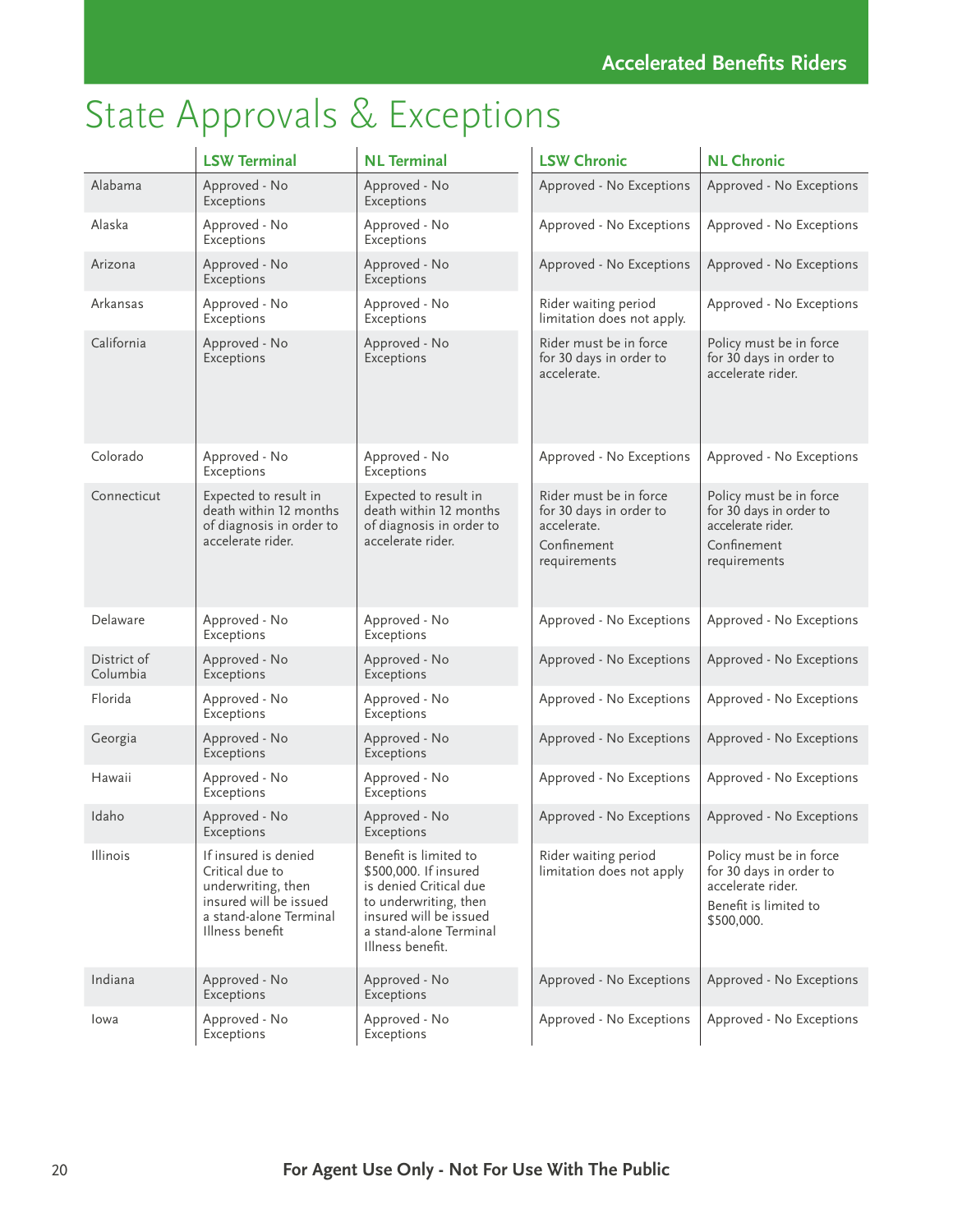|                         | <b>LSW Critical Illness or Injury</b>                                                                                                                                                                                                                                                                                                                                               | <b>NL Critical Illness or Injury</b>                                                                                                                                                                                                                                                                                                                                                |
|-------------------------|-------------------------------------------------------------------------------------------------------------------------------------------------------------------------------------------------------------------------------------------------------------------------------------------------------------------------------------------------------------------------------------|-------------------------------------------------------------------------------------------------------------------------------------------------------------------------------------------------------------------------------------------------------------------------------------------------------------------------------------------------------------------------------------|
| Alabama                 | Approved - No Exceptions                                                                                                                                                                                                                                                                                                                                                            | Approved - No Exceptions                                                                                                                                                                                                                                                                                                                                                            |
| Alaska                  | Approved - No Exceptions                                                                                                                                                                                                                                                                                                                                                            | Approved - No Exceptions                                                                                                                                                                                                                                                                                                                                                            |
| Arizona                 | Approved - No Exceptions                                                                                                                                                                                                                                                                                                                                                            | Approved - No Exceptions                                                                                                                                                                                                                                                                                                                                                            |
| Arkansas                | Approved - No Exceptions                                                                                                                                                                                                                                                                                                                                                            | Approved - No Exceptions                                                                                                                                                                                                                                                                                                                                                            |
| California              | Critical Illness available.<br>Enhanced Critical Illness 2015 not available.<br>Age Limit: In California, the Critical Injury rider is<br>referred to as a specific disease rider and may only be<br>sold to persons between issue ages (attained age) 0-64.<br>Critical Injury Rider waiting period does not apply.                                                                | Critical Illness available.<br>Enhanced Critical Illness 2015 not available.<br>Age Limit: In California, the Critical Injury rider is<br>referred to as a specific disease rider and may only be<br>sold to persons between issue ages (attained age) 0-64.<br>Critical Injury Rider waiting period does not apply.                                                                |
| Colorado                | Approved - No Exceptions                                                                                                                                                                                                                                                                                                                                                            | Approved - No Exceptions                                                                                                                                                                                                                                                                                                                                                            |
| Connecticut             | Rider waiting period limitation does not apply.<br>If eligible for Enhanced Critical Illness 2015 or Critical<br>Injury, insured will be issued a combination version<br>which includes Terminal Illness. If not eligible for both<br>Critical Illness and Critical Injury, insured will be issued<br>with a stand-alone Terminal Illness benefit.<br>Blindness is not a qualifier. | Rider waiting period limitation does not apply.<br>If eligible for Enhanced Critical Illness 2015 or Critical<br>Injury, insured will be issued a combination version<br>which includes Terminal Illness. If not eligible for both<br>Critical Illness and Critical Injury, insured will be issued<br>with a stand-alone Terminal Illness benefit.<br>Blindness is not a qualifier. |
| Delaware                | Approved - No Exceptions                                                                                                                                                                                                                                                                                                                                                            | Approved - No Exceptions                                                                                                                                                                                                                                                                                                                                                            |
| District of<br>Columbia | Approved - No Exceptions                                                                                                                                                                                                                                                                                                                                                            | Approved - No Exceptions                                                                                                                                                                                                                                                                                                                                                            |
| Florida                 | Approved - No Exceptions                                                                                                                                                                                                                                                                                                                                                            | Approved - No Exceptions                                                                                                                                                                                                                                                                                                                                                            |
| Georgia                 | Approved - No Exceptions                                                                                                                                                                                                                                                                                                                                                            | Approved - No Exceptions                                                                                                                                                                                                                                                                                                                                                            |
| Hawaii                  | Approved - No Exceptions                                                                                                                                                                                                                                                                                                                                                            | Approved - No Exceptions                                                                                                                                                                                                                                                                                                                                                            |
| Idaho                   | Approved - No Exceptions                                                                                                                                                                                                                                                                                                                                                            | Approved - No Exceptions                                                                                                                                                                                                                                                                                                                                                            |
| Illinois                | Rider waiting period limitation does not apply.<br>If eligible for Enhanced Critical Illness 2015 or Critical<br>Injury, insured will be issued a combination version<br>which includes Terminal Illness. If not eligible for both<br>Critical Illness and Critical Injury, insured will be issued<br>with a stand-alone Terminal Illness benefit.<br>Blindness is not a qualifier. | Rider waiting period limitation does not apply.<br>If eligible for Enhanced Critical Illness 2015 or Critical<br>Injury, insured will be issued a combination version<br>which includes Terminal Illness. If not eligible for both<br>Critical Illness and Critical Injury, insured will be issued<br>with a stand-alone Terminal Illness benefit.<br>Blindness is not a qualifier. |
| Indiana                 | Approved - No Exceptions                                                                                                                                                                                                                                                                                                                                                            | Approved - No Exceptions                                                                                                                                                                                                                                                                                                                                                            |
| Iowa                    | Approved - No Exceptions                                                                                                                                                                                                                                                                                                                                                            | Approved - No Exceptions                                                                                                                                                                                                                                                                                                                                                            |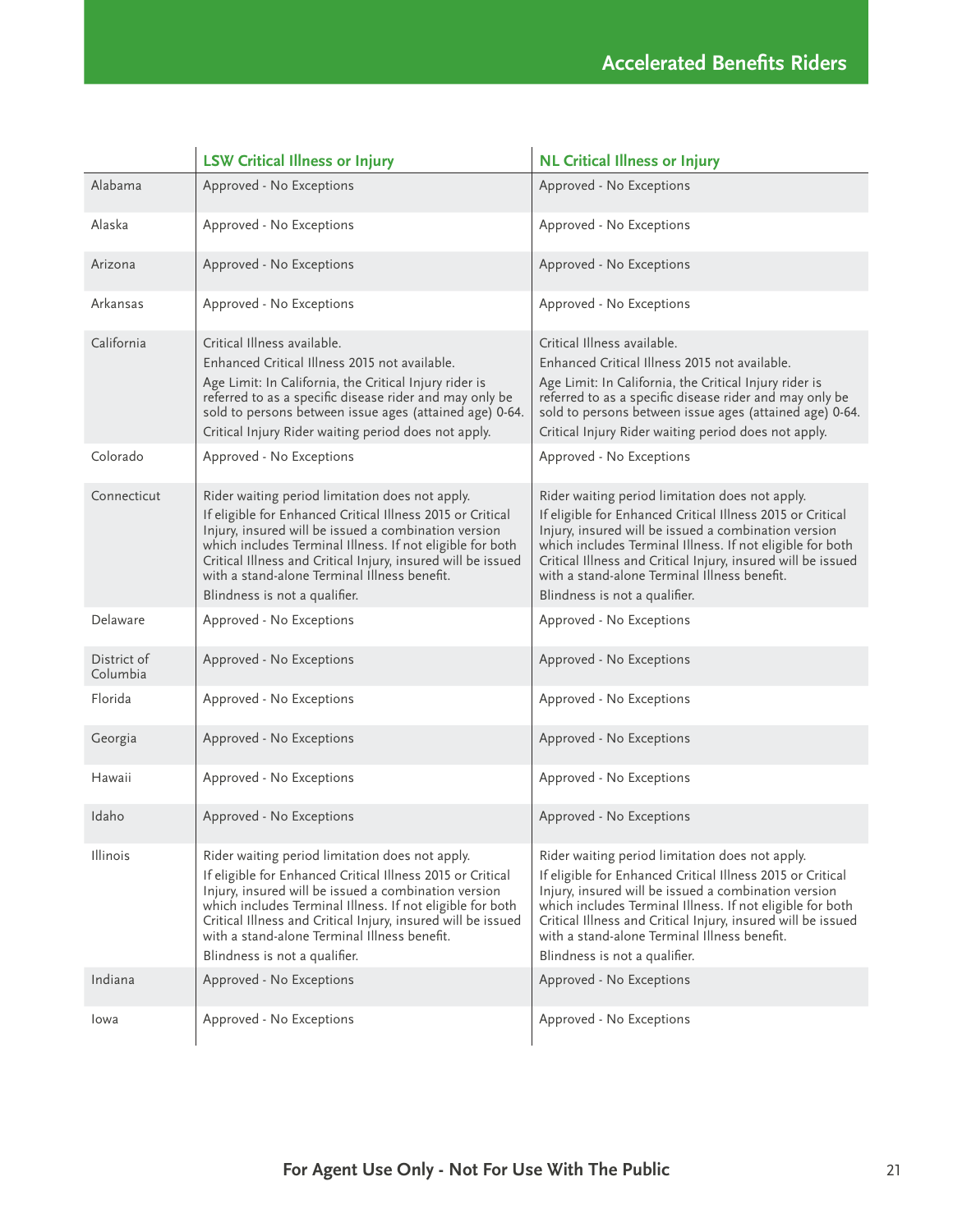## State Approvals & Exceptions (*continued*)

|                                  | <b>LSW Terminal</b>                                                                                                                                                           | <b>NL</b> Terminal                                                                                                                                                     | <b>LSW Chronic</b>                                                                                                                                                                                                                                                                                                                                                                                                                                                                                       | <b>NL Chronic</b>                                                                                                                                                                                                                                                                                                                                                                                                                                                                                         |
|----------------------------------|-------------------------------------------------------------------------------------------------------------------------------------------------------------------------------|------------------------------------------------------------------------------------------------------------------------------------------------------------------------|----------------------------------------------------------------------------------------------------------------------------------------------------------------------------------------------------------------------------------------------------------------------------------------------------------------------------------------------------------------------------------------------------------------------------------------------------------------------------------------------------------|-----------------------------------------------------------------------------------------------------------------------------------------------------------------------------------------------------------------------------------------------------------------------------------------------------------------------------------------------------------------------------------------------------------------------------------------------------------------------------------------------------------|
| Kansas                           | Approved - No<br>Exceptions                                                                                                                                                   | Approved - No<br>Exceptions                                                                                                                                            | Rider waiting period<br>limitation does not apply.                                                                                                                                                                                                                                                                                                                                                                                                                                                       | Policy waiting period<br>limitation does not apply.                                                                                                                                                                                                                                                                                                                                                                                                                                                       |
|                                  | If insured is denied<br>Chronic and Critical<br>due to underwriting,<br>then Terminal Illness<br>is unavailable.                                                              | If insured is denied<br>Chronic and Critical<br>due to underwriting,<br>then Terminal Illness<br>is unavailable.                                                       | If eligible for Chronic Illness,<br>insured will be issued a<br>combination version which<br>includes Terminal Illness.                                                                                                                                                                                                                                                                                                                                                                                  | If eligible for Chronic Illness,<br>insured will be issued a<br>combination version which<br>includes Terminal Illness.                                                                                                                                                                                                                                                                                                                                                                                   |
| Kentucky                         | Approved - No<br>Exceptions                                                                                                                                                   | Approved - No<br>Exceptions                                                                                                                                            | Rider waiting period<br>limitation does not apply.                                                                                                                                                                                                                                                                                                                                                                                                                                                       | Approved - No Exceptions                                                                                                                                                                                                                                                                                                                                                                                                                                                                                  |
| Louisiana                        | Approved - No<br>Exceptions<br>If insured is denied<br>Chronic due to<br>underwriting, then<br>Terminal Illness is<br>unavailable.                                            | Approved - No<br>Exceptions<br>If insured is denied<br>Chronic due to<br>underwriting, then<br>Terminal Illness is<br>unavailable.                                     | Policy waiting period<br>limitation does not apply.<br>If eligible for Chronic Illness<br>insured will be issued a<br>combination version which<br>includes Terminal Illness.                                                                                                                                                                                                                                                                                                                            | Policy waiting period<br>limitation does not apply.<br>If eligible for Chronic Illness<br>insured will be issued a<br>combination version which<br>includes Terminal Illness.                                                                                                                                                                                                                                                                                                                             |
| Maine                            | Approved - No<br>Exceptions                                                                                                                                                   | Approved - No<br>Exceptions                                                                                                                                            | Rider waiting period<br>limitation does not apply.                                                                                                                                                                                                                                                                                                                                                                                                                                                       | Approved - No Exceptions                                                                                                                                                                                                                                                                                                                                                                                                                                                                                  |
| Maryland                         | Approved - No<br>Exceptions<br>If insured is denied<br>Chronic and Critical<br>due to underwriting,<br>then Terminal Illness<br>is unavailable.                               | Approved - No<br>Exceptions<br>If insured is denied<br>Chronic and Critical<br>due to underwriting,<br>then Terminal Illness<br>is unavailable.                        | Rider waiting period<br>limitation does not apply.<br>If eligible for Chronic Illness<br>insured will be issued a<br>combination version which<br>includes Terminal Illness.                                                                                                                                                                                                                                                                                                                             | Policy waiting period<br>limitation does not apply.<br>If eligible for Chronic Illness<br>insured will be issued a<br>combination version which<br>includes Terminal Illness.                                                                                                                                                                                                                                                                                                                             |
| Massachusetts<br>Also see page 4 | Approved - No<br>Exceptions<br>If insured is denied<br>Critical due to<br>underwriting then<br>insured will be<br>issued a stand-alone<br><b>Terminal Illness</b><br>benefit. | Approved - No<br>Exceptions<br>If insured is denied<br>Critical due to<br>underwriting then<br>insured will be<br>issued a stand-alone<br>Terminal Illness<br>benefit. | Benefits may only be used for<br>Qualified Long-Term Care<br>services which are described<br>as the necessary diagnostic,<br>preventative, therapeutic,<br>curing, treating, mitigating<br>and rehabilitative services, and<br>maintenance or personal care<br>services that are required by a<br>chronically ill insured and are<br>provided pursuant to a plan of<br>care prescribed by a licensed<br>health care practitioner.<br>Rider must be in force for 30<br>days in order to accelerate rider. | Benefits may only be used<br>for Qualified Long-Term Care<br>services which are described<br>as the necessary diagnostic,<br>preventative, therapeutic,<br>curing, treating, mitigating<br>and rehabilitative services, and<br>maintenance or personal care<br>services that are required by a<br>chronically ill insured and are<br>provided pursuant to a plan of<br>care prescribed by a licensed<br>health care practitioner.<br>Policy must be in force for 30<br>days in order to accelerate rider. |
| Michigan                         | Approved - No<br>Exceptions                                                                                                                                                   | Approved - No<br>Exceptions                                                                                                                                            | Approved - No Exceptions                                                                                                                                                                                                                                                                                                                                                                                                                                                                                 | Rider must be in force<br>for 30 days in order to<br>accelerate.                                                                                                                                                                                                                                                                                                                                                                                                                                          |
| Minnesota                        | If insured is denied<br>Chronic and Critical<br>due to underwriting,<br>then Terminal Illness<br>is unavailable.                                                              | If insured is denied<br>Chronic and Critical<br>due to underwriting,<br>then Terminal Illness<br>is unavailable.                                                       | Rider waiting period<br>limitation does not apply.<br>If eligible for Chronic Illness,<br>insured will be issued a<br>combination version which<br>includes Terminal Illness.                                                                                                                                                                                                                                                                                                                            | Policy waiting period<br>limitation does not apply.<br>If eligible for Chronic Illness,<br>insured will be issued a<br>combination version which<br>includes Terminal Illness.                                                                                                                                                                                                                                                                                                                            |
| Mississippi                      | Approved - No<br>Exceptions                                                                                                                                                   | Approved - No<br>Exceptions                                                                                                                                            | Approved - No Exceptions                                                                                                                                                                                                                                                                                                                                                                                                                                                                                 | Approved - No Exceptions                                                                                                                                                                                                                                                                                                                                                                                                                                                                                  |
| Missouri                         | Approved - No<br>Exceptions                                                                                                                                                   | Approved - No<br>Exceptions                                                                                                                                            | Approved - No Exceptions                                                                                                                                                                                                                                                                                                                                                                                                                                                                                 | Approved - No Exceptions                                                                                                                                                                                                                                                                                                                                                                                                                                                                                  |
| Montana                          | Approved - No<br>Exceptions                                                                                                                                                   | Approved - No<br>Exceptions                                                                                                                                            | Approved - No Exceptions                                                                                                                                                                                                                                                                                                                                                                                                                                                                                 | Approved - No Exceptions                                                                                                                                                                                                                                                                                                                                                                                                                                                                                  |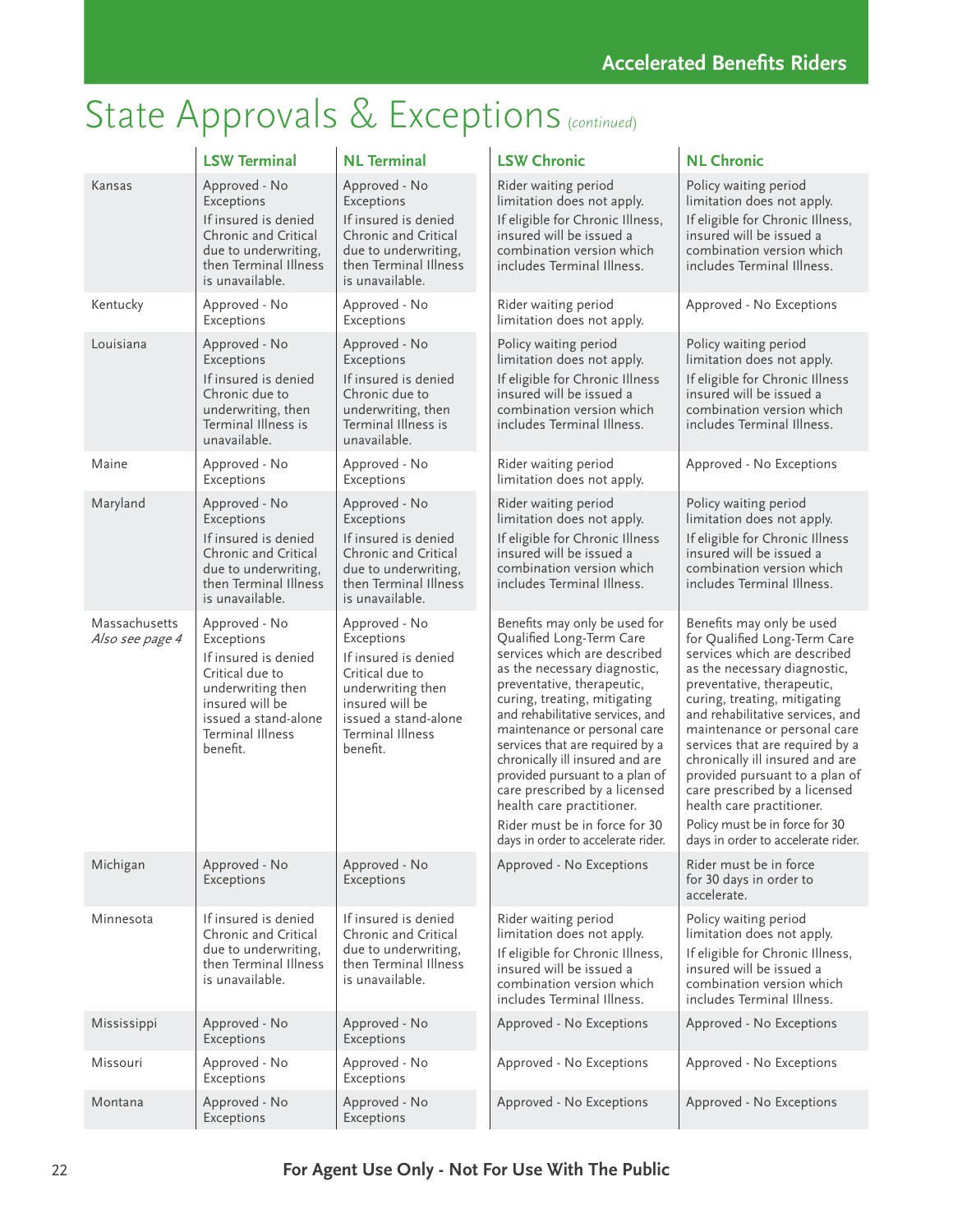|                                  | <b>LSW Critical Illness or Injury</b>                                                                                                                                                                                                                                                                                                                                               | <b>NL Critical Illness or Injury</b>                                                                                                                                                                                                                                                                                                                                                |
|----------------------------------|-------------------------------------------------------------------------------------------------------------------------------------------------------------------------------------------------------------------------------------------------------------------------------------------------------------------------------------------------------------------------------------|-------------------------------------------------------------------------------------------------------------------------------------------------------------------------------------------------------------------------------------------------------------------------------------------------------------------------------------------------------------------------------------|
| Kansas                           | Rider waiting period limitation does not apply.<br>If eligible for Enhanced Critical Illness 2015 or Critical<br>Injury, insured will be issued a combination version<br>which includes Terminal Illness.<br>Blindness is not a qualifier.                                                                                                                                          | Rider waiting period limitation does not apply.<br>If eligible for Enhanced Critical Illness 2015 or Critical<br>Injury, insured will be issued a combination version<br>which includes Terminal Illness.<br>Blindness is not a qualifier.                                                                                                                                          |
| Kentucky                         | Approved - No Exceptions                                                                                                                                                                                                                                                                                                                                                            | Approved - No Exceptions                                                                                                                                                                                                                                                                                                                                                            |
| Louisiana                        | Critical Injury rider waiting period does not apply.                                                                                                                                                                                                                                                                                                                                | Critical Injury rider waiting period does not apply.                                                                                                                                                                                                                                                                                                                                |
| Maine                            | Approved - No Exceptions                                                                                                                                                                                                                                                                                                                                                            | Approved - No Exceptions                                                                                                                                                                                                                                                                                                                                                            |
| Maryland                         | Rider waiting period limitation does not apply.<br>If eligible for Enhanced Critical Illness 2015 or Critical<br>Injury, insured will be issued a combination version<br>which includes Terminal Illness.<br>Blindness is not a qualifier.                                                                                                                                          | Rider waiting period limitation does not apply.<br>If eligible for Enhanced Critical Illness 2015 or Critical<br>Injury, insured will be issued a combination version<br>which includes Terminal Illness.<br>Blindness is not a qualifier.                                                                                                                                          |
| Massachusetts<br>Also see page 9 | Rider waiting period limitation does not apply.<br>If eligible for Enhanced Critical Illness 2015 or Critical<br>Injury, insured will be issued a combination version<br>which includes Terminal Illness. If not eligible for both<br>Critical Illness and Critical Injury, insured will be issued<br>with a stand-alone Terminal Illness benefit.<br>Blindness is not a qualifier. | Rider waiting period limitation does not apply.<br>If eligible for Enhanced Critical Illness 2015 or Critical<br>Injury, insured will be issued a combination version<br>which includes Terminal Illness. If not eligible for both<br>Critical Illness and Critical Injury, insured will be issued<br>with a stand-alone Terminal Illness benefit.<br>Blindness is not a qualifier. |
| Michigan                         | Approved - No Exceptions                                                                                                                                                                                                                                                                                                                                                            | Approved - No Exceptions                                                                                                                                                                                                                                                                                                                                                            |
| Minnesota                        | Rider waiting period limitation does not apply.<br>If eligible for Enhanced Critical Illness 2015 or Critical<br>Injury, insured will be issued a combination version<br>which includes Terminal Illness.<br>Blindness is not a qualifier.                                                                                                                                          | Rider waiting period limitation does not apply.<br>If eligible for Enhanced Critical Illness 2015 or Critical<br>Injury, insured will be issued a combination version<br>which includes Terminal Illness.<br>Blindness is not a qualifier.                                                                                                                                          |
| Mississippi                      | Approved - No Exceptions                                                                                                                                                                                                                                                                                                                                                            | Approved - No Exceptions                                                                                                                                                                                                                                                                                                                                                            |
| Missouri                         | Approved - No Exceptions                                                                                                                                                                                                                                                                                                                                                            | Approved - No Exceptions                                                                                                                                                                                                                                                                                                                                                            |
| Montana                          | Approved - No Exceptions                                                                                                                                                                                                                                                                                                                                                            | Approved - No Exceptions                                                                                                                                                                                                                                                                                                                                                            |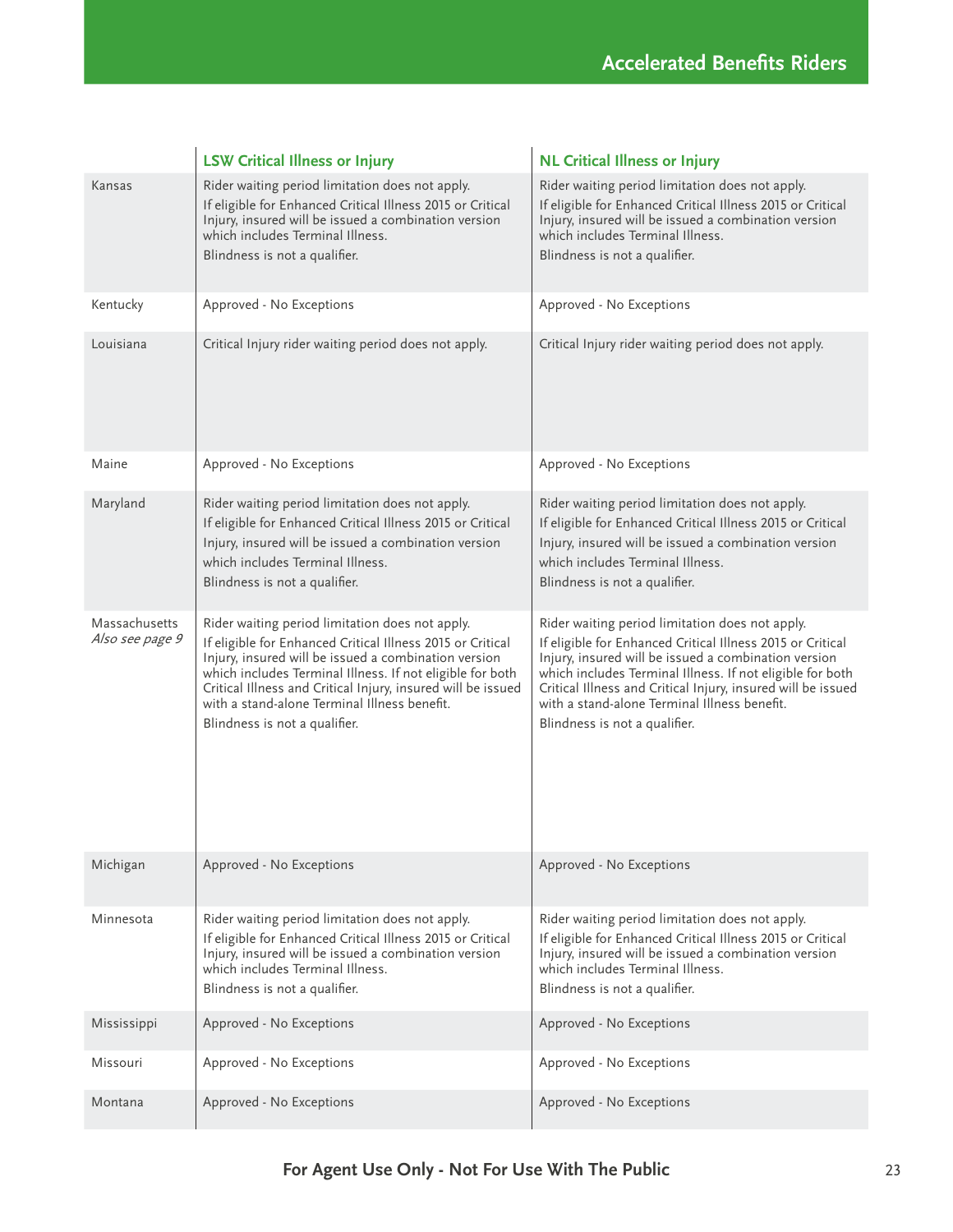## State Approvals & Exceptions (*continued*)

|                | <b>LSW Terminal</b>                                                                                                                      | <b>NL</b> Terminal                                                                                                                              | <b>LSW Chronic</b>                                               | <b>NL Chronic</b>                                                                                                                                                                                                                                                                                                                                                                                                                                                                                                                                                                                                                                                                                                                                                                                                                                                                                                                                |
|----------------|------------------------------------------------------------------------------------------------------------------------------------------|-------------------------------------------------------------------------------------------------------------------------------------------------|------------------------------------------------------------------|--------------------------------------------------------------------------------------------------------------------------------------------------------------------------------------------------------------------------------------------------------------------------------------------------------------------------------------------------------------------------------------------------------------------------------------------------------------------------------------------------------------------------------------------------------------------------------------------------------------------------------------------------------------------------------------------------------------------------------------------------------------------------------------------------------------------------------------------------------------------------------------------------------------------------------------------------|
| Nebraska       | Approved - No<br>Exceptions                                                                                                              | Approved - No<br>Exceptions                                                                                                                     | Approved - No<br>Exceptions                                      | Approved - No Exceptions                                                                                                                                                                                                                                                                                                                                                                                                                                                                                                                                                                                                                                                                                                                                                                                                                                                                                                                         |
| Nevada         | Approved - No<br>Exceptions                                                                                                              | Approved - No<br>Exceptions                                                                                                                     | Approved - No<br>Exceptions                                      | Approved - No Exceptions                                                                                                                                                                                                                                                                                                                                                                                                                                                                                                                                                                                                                                                                                                                                                                                                                                                                                                                         |
| New Hampshire  | Approved - No<br>Exceptions                                                                                                              | Approved - No<br>Exceptions                                                                                                                     | Approved - No<br>Exceptions                                      | Approved - No Exceptions                                                                                                                                                                                                                                                                                                                                                                                                                                                                                                                                                                                                                                                                                                                                                                                                                                                                                                                         |
| New Jersey     | If insured is denied<br>Critical due to<br>underwriting, then<br>insured will be<br>issued a stand-alone<br>Terminal Illness<br>benefit. | If insured is denied<br>Critical due to<br>underwriting, then<br>insured will be<br>issued a stand-alone<br><b>Terminal Illness</b><br>benefit. | Rider waiting period<br>limitation does not<br>apply.            | Policy waiting period limitation does<br>not apply.                                                                                                                                                                                                                                                                                                                                                                                                                                                                                                                                                                                                                                                                                                                                                                                                                                                                                              |
| New Mexico     | Approved - No<br>Exceptions                                                                                                              | Approved - No<br>Exceptions                                                                                                                     | Approved - No<br>Exceptions                                      | Approved - No Exceptions                                                                                                                                                                                                                                                                                                                                                                                                                                                                                                                                                                                                                                                                                                                                                                                                                                                                                                                         |
| New York*      | Rider not available                                                                                                                      | Expected to result<br>in death within 12<br>months of diagnosis<br>in order to accelerate<br>rider.                                             | Rider not available.                                             | Policy waiting period limitation<br>does not apply. Maximum Lifetime<br>Benefit is \$2,000,000.<br>In addition to the inability to perform<br>a 2 out of 6 ADLs, a life expectancy<br>calculation must be completed at the<br>time of acceleration.<br>Offers a guaranteed paid-up option on<br>any death benefit not accelerated.<br>Policyowner can only receive benefits<br>once a year. If policy-owner accelerates<br>benefits, they must wait 12 months to<br>accelerate benefits again.<br>Once paid up, policy may not be<br>changed back to premium paying.<br>If owner elects to pay up policy, all<br>monthly deductions will cease and<br>the following transactions will not<br>be permitted: premiums, loans, face<br>amount changes and option changes.<br>Withdrawals and accelerations will<br>be permitted. Election to convert<br>remaining death benefit to paid-<br>up status will reduce amount of<br>accelerated benefit. |
| North Carolina | Approved - No<br>Exceptions                                                                                                              | Approved - No<br>Exceptions                                                                                                                     | Rider must be in<br>force for 30 days in<br>order to accelerate. | Rider must be in force for 30 days in<br>order to accelerate.                                                                                                                                                                                                                                                                                                                                                                                                                                                                                                                                                                                                                                                                                                                                                                                                                                                                                    |
| North Dakota   | Approved - No<br>Exceptions                                                                                                              | Approved - No<br>Exceptions                                                                                                                     | Approved - No<br>Exceptions                                      | Approved - No Exceptions                                                                                                                                                                                                                                                                                                                                                                                                                                                                                                                                                                                                                                                                                                                                                                                                                                                                                                                         |
| Ohio           | Approved - No<br>Exceptions                                                                                                              | Approved - No<br>Exceptions                                                                                                                     | Rider waiting period<br>limitation does not<br>apply.            | Policy waiting period limitation does<br>not apply.                                                                                                                                                                                                                                                                                                                                                                                                                                                                                                                                                                                                                                                                                                                                                                                                                                                                                              |

<sup>\*</sup> The Chronic II Accelerated Benefits is part of a life insurance policy with a rider that accelerates the death benefit on the account of chronic illness and is not a health insurance policy providing long-term care insurance subject to the minimum requirements by New York Law, does not qualify for the New York State Long-Term Care Partnership program and is not a Medicare supplement policy.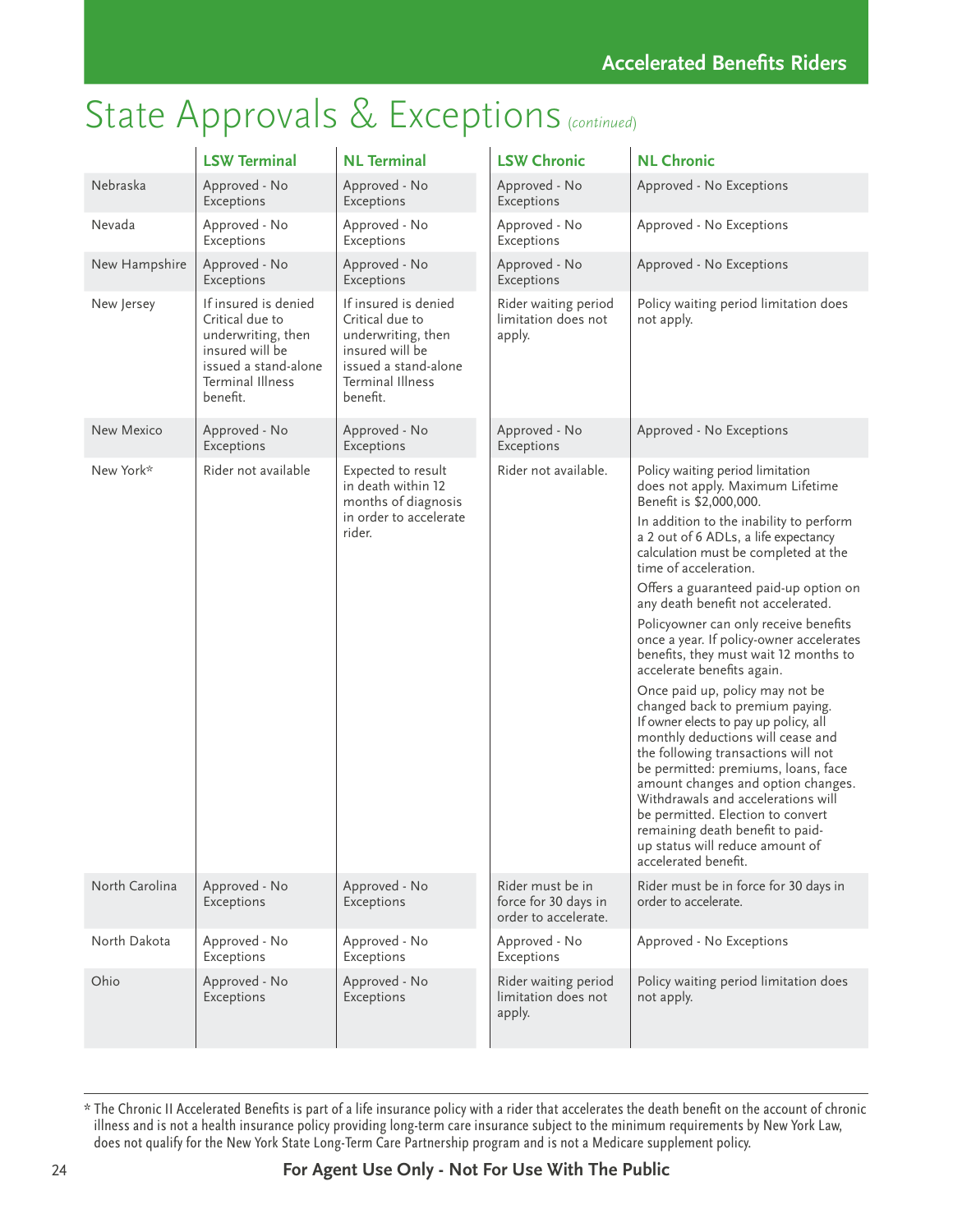|                | <b>LSW Critical Illness or Injury</b>                                                                                                                                                                                                                                                                                                                                               | <b>NL Critical Illness or Injury</b>                                                                                                                                                                                                                                                                                                                                                |
|----------------|-------------------------------------------------------------------------------------------------------------------------------------------------------------------------------------------------------------------------------------------------------------------------------------------------------------------------------------------------------------------------------------|-------------------------------------------------------------------------------------------------------------------------------------------------------------------------------------------------------------------------------------------------------------------------------------------------------------------------------------------------------------------------------------|
| Nebraska       | Approved - No Exceptions                                                                                                                                                                                                                                                                                                                                                            | Approved - No Exceptions                                                                                                                                                                                                                                                                                                                                                            |
| Nevada         | Approved - No Exceptions                                                                                                                                                                                                                                                                                                                                                            | Approved - No Exceptions                                                                                                                                                                                                                                                                                                                                                            |
| New Hampshire  | Approved - No Exceptions                                                                                                                                                                                                                                                                                                                                                            | Approved - No Exceptions                                                                                                                                                                                                                                                                                                                                                            |
| New Jersey     | Rider waiting period limitation does not apply.<br>If eligible for Enhanced Critical Illness 2015 or Critical<br>Injury, insured will be issued a combination version<br>which includes Terminal Illness. If not eligible for both<br>Critical Illness and Critical Injury, insured will be issued<br>with a stand-alone Terminal Illness benefit.<br>Blindness is not a qualifier. | Rider waiting period limitation does not apply.<br>If eligible for Enhanced Critical Illness 2015 or Critical<br>Injury, insured will be issued a combination version<br>which includes Terminal Illness. If not eligible for<br>both Critical Illness and Critical Injury, insured will be<br>issued with a stand-alone Terminal Illness benefit.<br>Blindness is not a qualifier. |
| New Mexico     | Approved - No Exceptions                                                                                                                                                                                                                                                                                                                                                            | Approved - No Exceptions                                                                                                                                                                                                                                                                                                                                                            |
| New York*      | Rider not available.                                                                                                                                                                                                                                                                                                                                                                | Enhanced Critical Illness and Critical Injury not<br>approved as of this date.<br>Rider waiting period limitation does not apply.<br>Blindness is not a qualifier.                                                                                                                                                                                                                  |
| North Carolina | Approved - No Exceptions                                                                                                                                                                                                                                                                                                                                                            | Approved - No Exceptions                                                                                                                                                                                                                                                                                                                                                            |
| North Dakota   | Approved - No Exceptions                                                                                                                                                                                                                                                                                                                                                            | Approved - No Exceptions                                                                                                                                                                                                                                                                                                                                                            |
| Ohio           | Rider waiting period limitation does not apply<br>Blindness is not a qualifier.<br>There is a 2 year limitation on self-inflicted injury or<br>attempted suicide.                                                                                                                                                                                                                   | Rider waiting period limitation does not apply<br>Blindness is not a qualifier.<br>There is a 2 year limitation on self-inflicted injury or<br>attempted suicide.                                                                                                                                                                                                                   |

<sup>\*</sup> The Chronic II Accelerated Benefits is part of a life insurance policy with a rider that accelerates the death benefit on the account of chronic illness and is not a health insurance policy providing long-term care insurance subject to the minimum requirements by New York Law, does not qualify for the New York State Long-Term Care Partnership program and is not a Medicare supplement policy.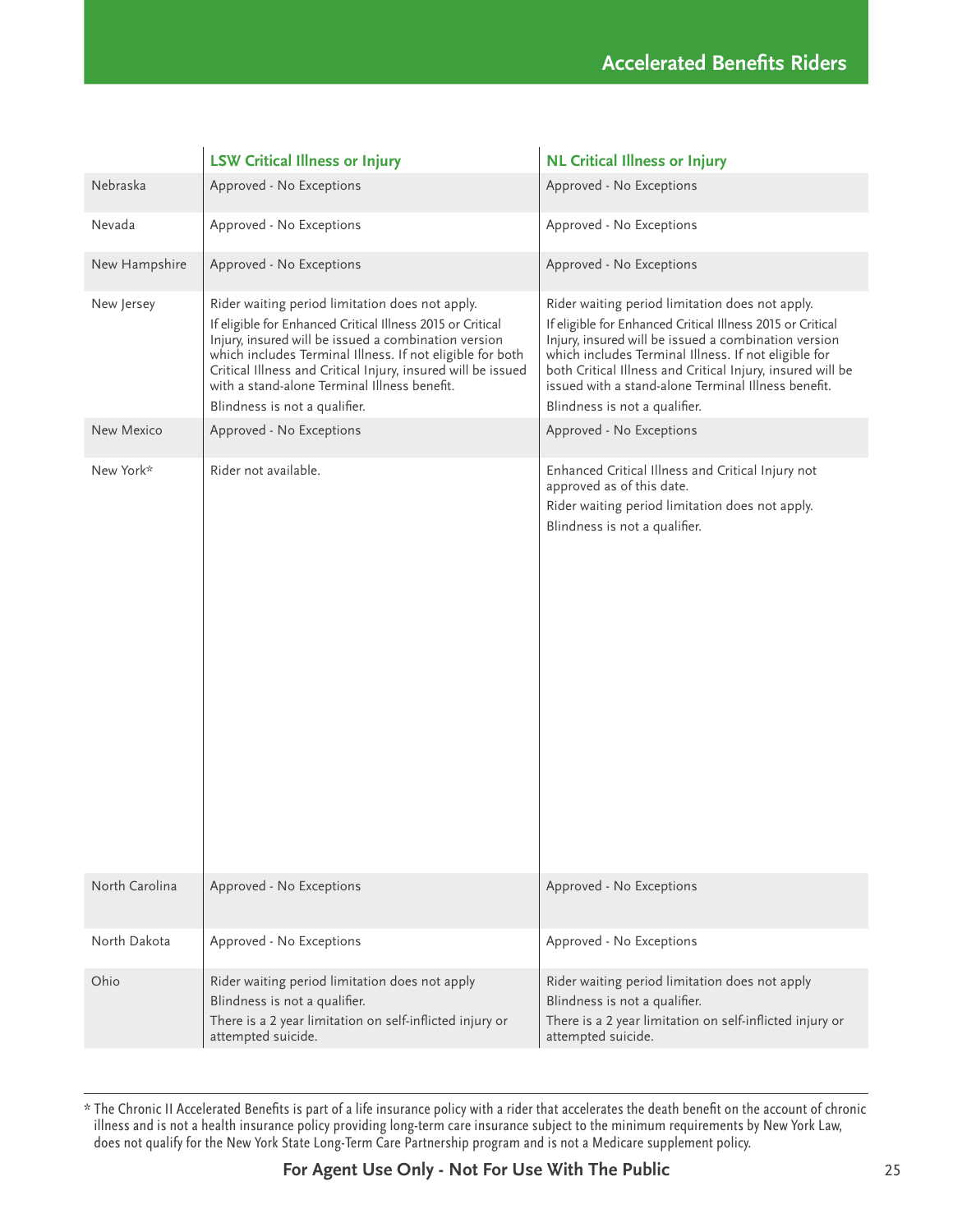## State Approvals & Exceptions (*continued*)

|                | <b>LSW Terminal</b>                                                                                                                                            | <b>NL Terminal</b>                                                                                                                                             | <b>LSW Chronic</b>                                                                                                                                                               | <b>NL Chronic</b>                                                                                                                                                                 |
|----------------|----------------------------------------------------------------------------------------------------------------------------------------------------------------|----------------------------------------------------------------------------------------------------------------------------------------------------------------|----------------------------------------------------------------------------------------------------------------------------------------------------------------------------------|-----------------------------------------------------------------------------------------------------------------------------------------------------------------------------------|
| Oklahoma       | Approved - No Exceptions                                                                                                                                       | Approved - No Exceptions                                                                                                                                       | Rider must be in force<br>for 30 days in order to<br>accelerate.                                                                                                                 | Policy must be in force<br>for 30 days in order to<br>accelerate rider.                                                                                                           |
| Oregon         | Approved - No Exceptions<br>If insured is denied<br>chronic due to<br>underwriting, then<br>Terminal Illness is<br>unavailable.                                | Approved - No Exceptions<br>If insured is denied<br>chronic due to<br>underwriting, then<br>Terminal Illness is<br>unavailable.                                | Rider waiting period<br>limitation does not apply.<br>If eligible for Chronic<br>Illness, insured will be<br>issued a combination<br>version which includes<br>Terminal Illness. | Policy waiting period<br>limitation does not apply.<br>If eligible for Chronic<br>Illness, insured will be<br>issued a combination<br>version which includes<br>Terminal Illness. |
| Pennsylvania   | Expected to result in<br>death within 12 months<br>of diagnosis in order to<br>accelerate rider.                                                               | Expected to result in<br>death within 12 months<br>of diagnosis in order to<br>accelerate rider.                                                               | Rider waiting period<br>limitation does not apply.                                                                                                                               | Policy waiting period<br>limitation does not apply.                                                                                                                               |
| Rhode Island   | Approved - No Exceptions                                                                                                                                       | Approved - No Exceptions                                                                                                                                       | Approved - No Exceptions                                                                                                                                                         | Approved - No Exceptions                                                                                                                                                          |
| South Carolina | Approved - No Exceptions                                                                                                                                       | Approved - No Exceptions                                                                                                                                       | Approved - No Exceptions                                                                                                                                                         | Approved - No Exceptions                                                                                                                                                          |
| South Dakota   | Approved - No Exceptions                                                                                                                                       | Approved - No Exceptions                                                                                                                                       | Approved - No Exceptions                                                                                                                                                         | Approved - No Exceptions                                                                                                                                                          |
| Tennessee      | Approved - No Exceptions                                                                                                                                       | Approved - No Exceptions                                                                                                                                       | Rider waiting period<br>limitation does not apply.                                                                                                                               | Approved - No<br>Exceptions                                                                                                                                                       |
| Texas          | Approved - No Exceptions                                                                                                                                       | Approved - No Exceptions                                                                                                                                       | Rider must be in force<br>for 30 days in order to<br>accelerate.                                                                                                                 | Approved - No Exceptions                                                                                                                                                          |
| Utah           | Approved - No Exceptions<br>If insured is denied<br>chronic due to<br>underwriting, then<br>Terminal Illness is<br>unavailable.                                | Approved - No Exceptions<br>If insured is denied<br>chronic due to<br>underwriting, then<br>Terminal Illness is<br>unavailable.                                | Rider waiting period<br>limitation does not apply.<br>If eligible for Chronic<br>Illness, insured will be<br>issued a combination<br>version which includes<br>Terminal Illness. | Policy waiting period<br>limitation does not apply.<br>If eligible for Chronic<br>Illness, insured will be<br>issued a combination<br>version which includes<br>Terminal Illness. |
| Vermont        | Expected to result in<br>death within 12 months<br>of diagnosis in order to<br>accelerate rider.                                                               | Approved - No Exceptions                                                                                                                                       | Approved - No Exceptions                                                                                                                                                         | Approved - No Exceptions                                                                                                                                                          |
| Virginia       | Approved - No Exceptions<br>If insured is denied Critical<br>due to underwriting, then<br>insured will be issued<br>a stand-alone Terminal<br>Illness benefit. | Approved - No Exceptions<br>If insured is denied Critical<br>due to underwriting, then<br>insured will be issued<br>a stand-alone Terminal<br>Illness benefit. | Rider waiting period<br>limitation does not apply.                                                                                                                               | Policy must be in force<br>for 30 days in order to<br>accelerate rider due to<br>illness.<br>There is no waiting<br>period if acceleration is<br>due to an accident.              |
| Washington     | Approved - No Exceptions<br>If insured is denied<br>Chronic and Critical<br>due to underwriting,<br>then Terminal Illness is<br>unavailable.                   | Approved - No Exceptions<br>If insured is denied<br>Chronic and Critical<br>due to underwriting,<br>then Terminal Illness is<br>unavailable.                   | Rider waiting period<br>limitation does not apply.<br>If eligible for Chronic<br>Illness, insured will be<br>issued a combination<br>version which includes<br>Terminal Illness. | Policy waiting period<br>limitation does not apply.<br>If eligible for Chronic<br>Illness, insured will be<br>issued a combination<br>version which includes<br>Terminal Illness. |
| West Virginia  | Approved - No Exceptions                                                                                                                                       | Approved - No Exceptions                                                                                                                                       | Approved - No Exceptions                                                                                                                                                         | Approved - No Exceptions                                                                                                                                                          |
| Wisconsin      | Approved - No Exceptions                                                                                                                                       | Approved - No Exceptions                                                                                                                                       | Approved - No Exceptions                                                                                                                                                         | Approved - No Exceptions                                                                                                                                                          |
| Wyoming        | Approved - No Exceptions   Approved - No Exceptions                                                                                                            |                                                                                                                                                                |                                                                                                                                                                                  | Approved - No Exceptions   Approved - No Exceptions                                                                                                                               |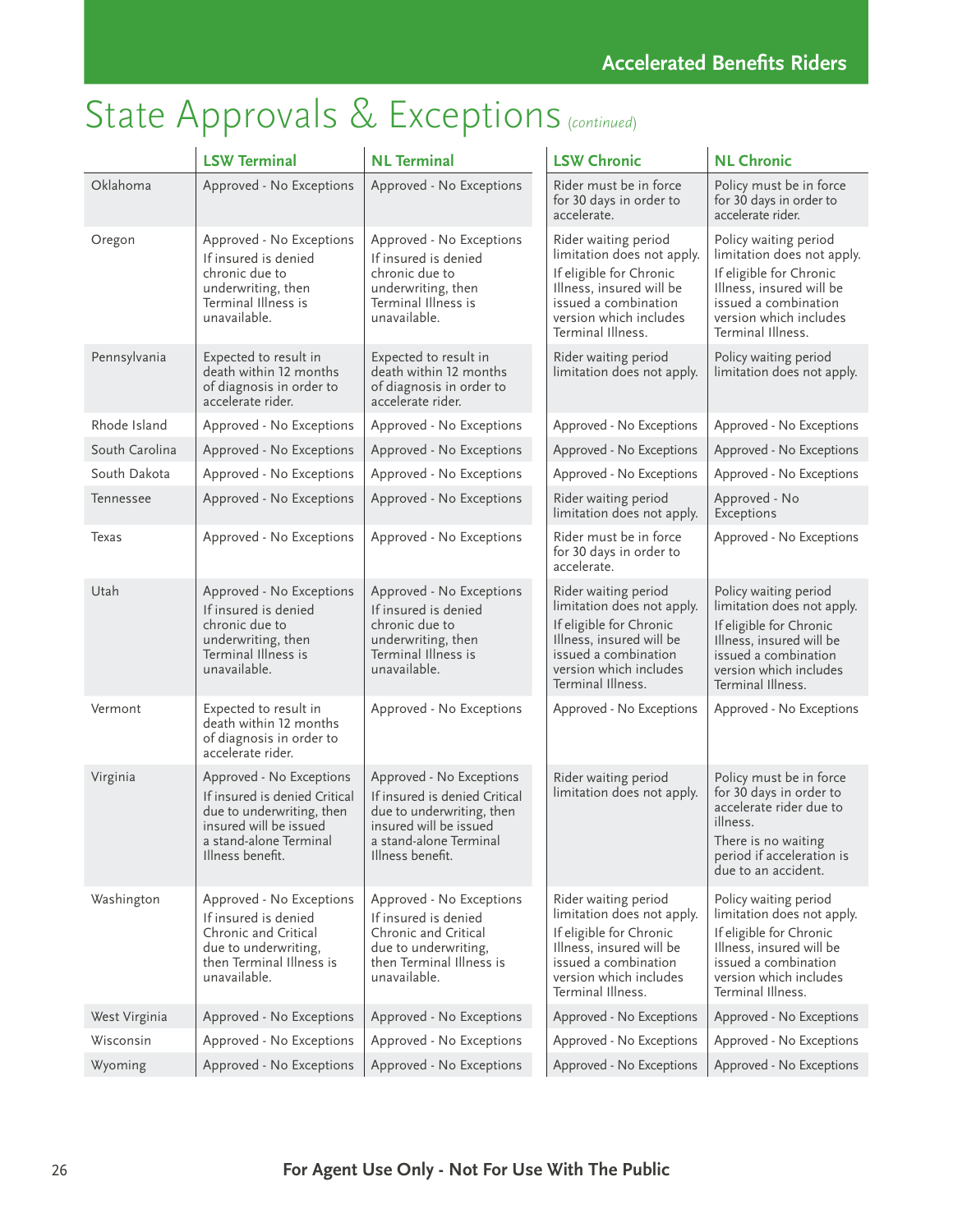|                | <b>LSW Critical Illness or Injury</b>                                                                                                                                                                                                                                                                                                                                               | <b>NL Critical Illness or Injury</b>                                                                                                                                                                                                                                                                                                                                                |
|----------------|-------------------------------------------------------------------------------------------------------------------------------------------------------------------------------------------------------------------------------------------------------------------------------------------------------------------------------------------------------------------------------------|-------------------------------------------------------------------------------------------------------------------------------------------------------------------------------------------------------------------------------------------------------------------------------------------------------------------------------------------------------------------------------------|
| Oklahoma       | Approved - No Exceptions                                                                                                                                                                                                                                                                                                                                                            | Approved - No Exceptions                                                                                                                                                                                                                                                                                                                                                            |
| Oregon         | There is a 2 year limitation on self-inflicted injury or<br>attempted suicide.                                                                                                                                                                                                                                                                                                      | There is a 2 year limitation on self-inflicted injury or<br>attempted suicide.                                                                                                                                                                                                                                                                                                      |
| Pennsylvania   | Rider waiting period limitation does not apply.                                                                                                                                                                                                                                                                                                                                     | Rider waiting period limitation does not apply.                                                                                                                                                                                                                                                                                                                                     |
| Rhode Island   | Approved - No Exceptions                                                                                                                                                                                                                                                                                                                                                            | Approved - No Exceptions                                                                                                                                                                                                                                                                                                                                                            |
| South Carolina | Rider waiting period limitation does not apply.                                                                                                                                                                                                                                                                                                                                     | Rider waiting period limitation does not apply.                                                                                                                                                                                                                                                                                                                                     |
| South Dakota   | Approved - No Exceptions                                                                                                                                                                                                                                                                                                                                                            | Approved - No Exceptions                                                                                                                                                                                                                                                                                                                                                            |
| Tennessee      | Approved - No Exceptions                                                                                                                                                                                                                                                                                                                                                            | Approved - No Exceptions                                                                                                                                                                                                                                                                                                                                                            |
| Texas          | Rider waiting period limitation does not apply.                                                                                                                                                                                                                                                                                                                                     | Rider waiting period limitation does not apply.                                                                                                                                                                                                                                                                                                                                     |
| Utah           | Approved - No Exceptions                                                                                                                                                                                                                                                                                                                                                            | Approved - No Exceptions                                                                                                                                                                                                                                                                                                                                                            |
| Vermont        | Approved - No Exceptions                                                                                                                                                                                                                                                                                                                                                            | Approved - No Exceptions                                                                                                                                                                                                                                                                                                                                                            |
| Virginia       | Rider waiting period limitation does not apply.<br>If eligible for Enhanced Critical Illness 2015 or Critical<br>Injury, insured will be issued a combination version<br>which includes Terminal Illness. If not eligible for both<br>Critical Illness and Critical Injury, insured will be issued<br>with a stand-alone Terminal Illness benefit.<br>Blindness is not a qualifier. | Rider waiting period limitation does not apply.<br>If eligible for Enhanced Critical Illness 2015 or Critical<br>Injury, insured will be issued a combination version<br>which includes Terminal Illness. If not eligible for both<br>Critical Illness and Critical Injury, insured will be issued<br>with a stand-alone Terminal Illness benefit.<br>Blindness is not a qualifier. |
| Washington     | Rider waiting period limitation does not apply.<br>If eligible for Enhanced Critical Illness 2015 or Critical<br>Injury, insured will be issued a combination version<br>which includes Terminal Illness.<br>Blindness is not a qualifier.                                                                                                                                          | Rider waiting period limitation does not apply.<br>If eligible for Enhanced Critical Illness 2015 or Critical<br>Injury, insured will be issued a combination version<br>which includes Terminal Illness.<br>Blindness is not a qualifier.                                                                                                                                          |
| West Virginia  | Approved - No Exceptions                                                                                                                                                                                                                                                                                                                                                            | Approved - No Exceptions                                                                                                                                                                                                                                                                                                                                                            |
| Wisconsin      | Approved - No Exceptions                                                                                                                                                                                                                                                                                                                                                            | Approved - No Exceptions                                                                                                                                                                                                                                                                                                                                                            |
| Wyoming        | Approved - No Exceptions                                                                                                                                                                                                                                                                                                                                                            | Approved - No Exceptions                                                                                                                                                                                                                                                                                                                                                            |